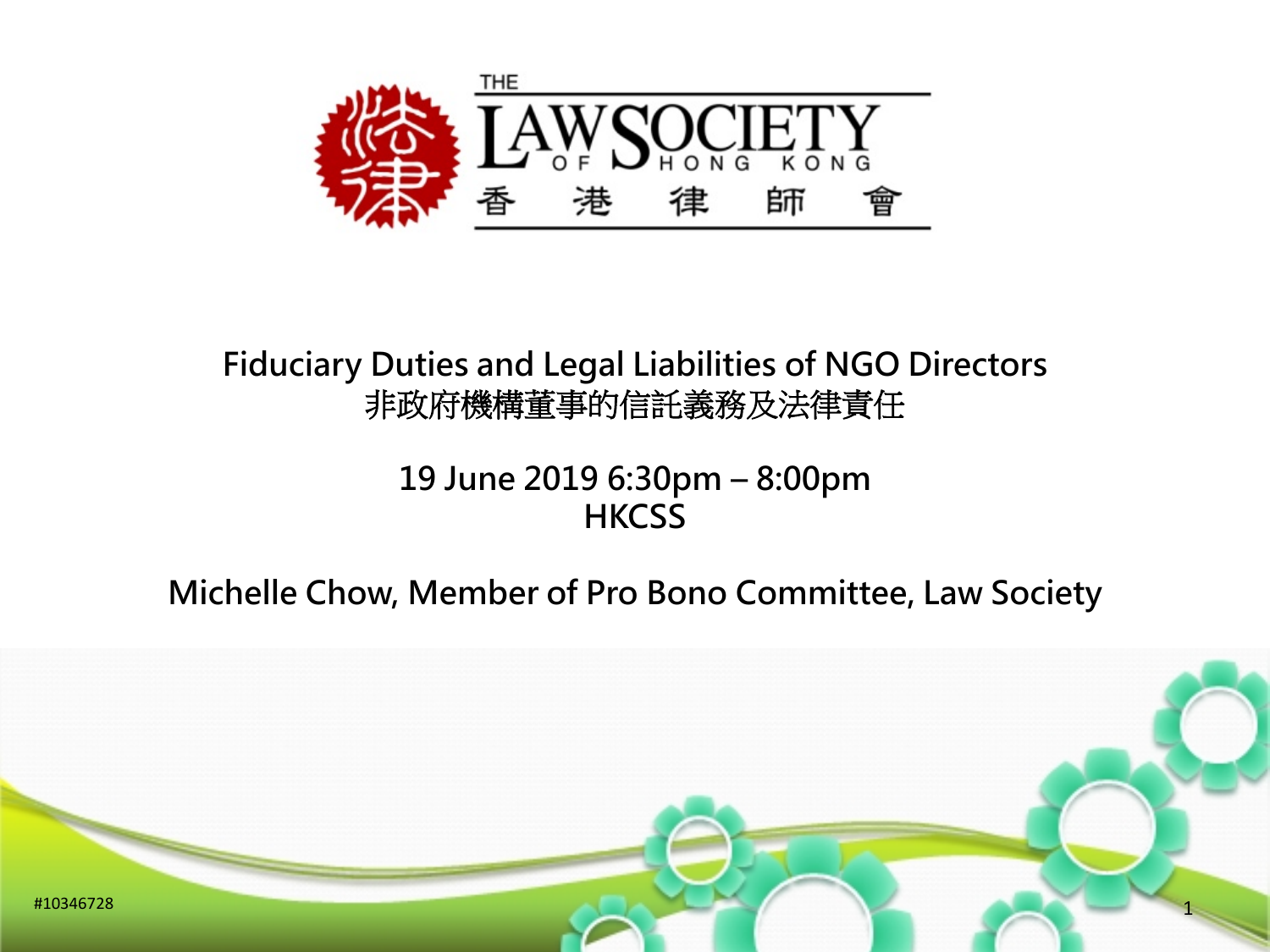# **Overview**



# • Part I

- Overview of legal forms
- What are fiduciary duties?
- 3 Ds
- Potential legal liabilities of NGO directors

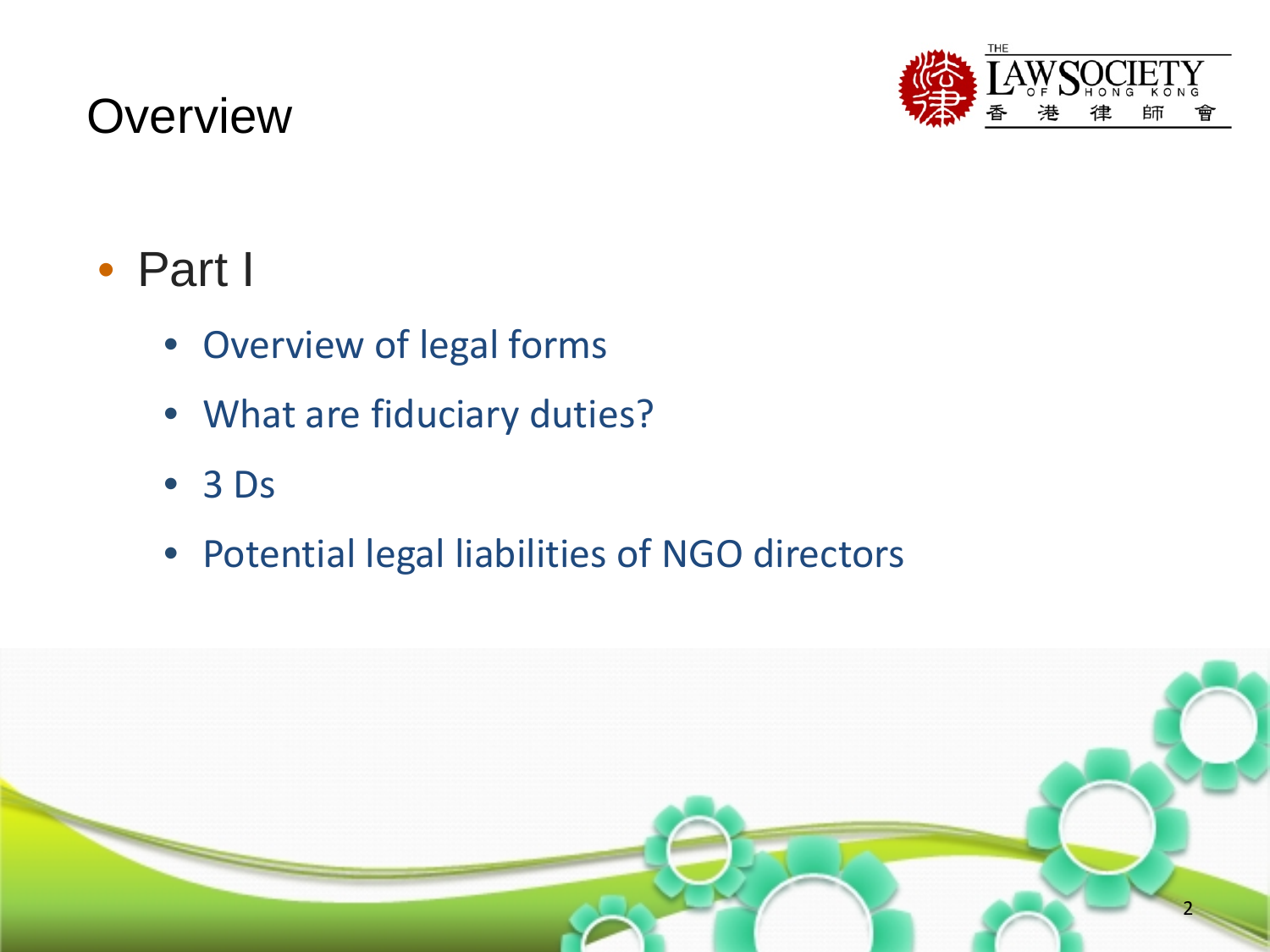# **Overview**



# • Part II

- The Myth:不受薪, 不上身?
- Organizational Form Society / Trust
- Protective Strategies

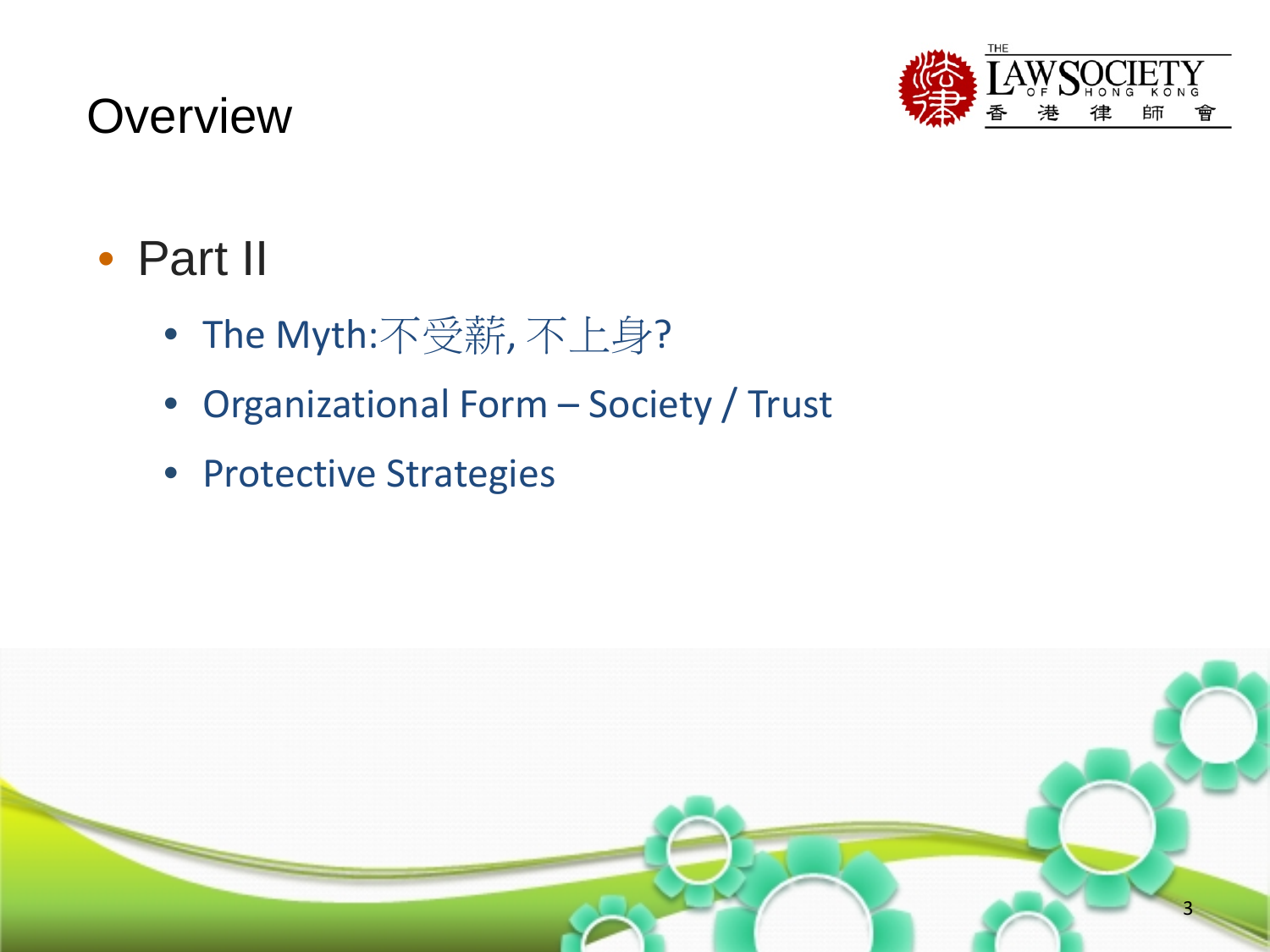# Overview of Legal Form





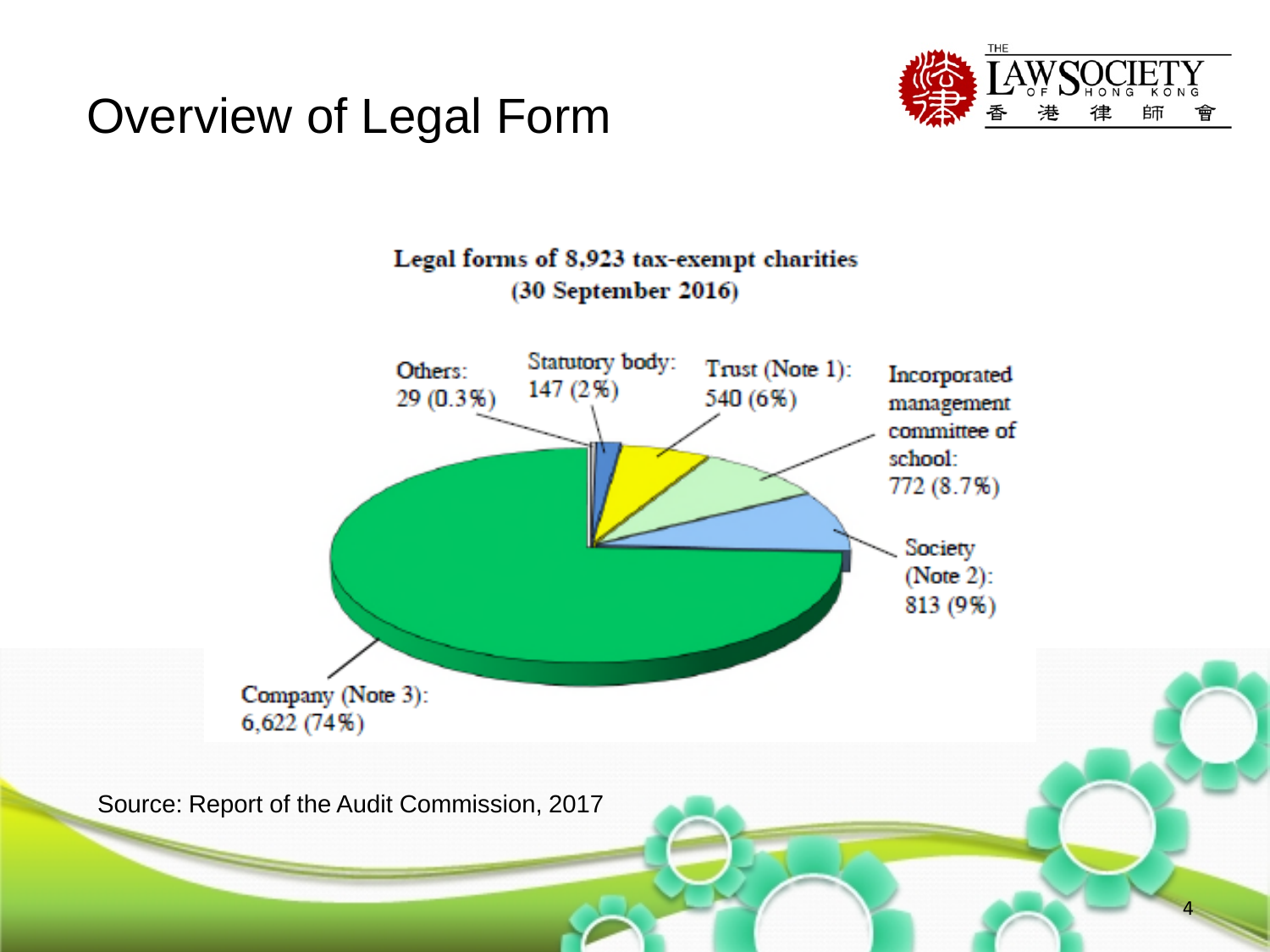

Specific legal responsibilities will arise from the ordinance under which the NGO is established.

- Trust Trustee Ordinance (Cap. 29)
- Company limited by guarantee/ Company limited by shares – Companies Ordinance (Cap.622)
- Society Societies Ordinance (Cap. 151)

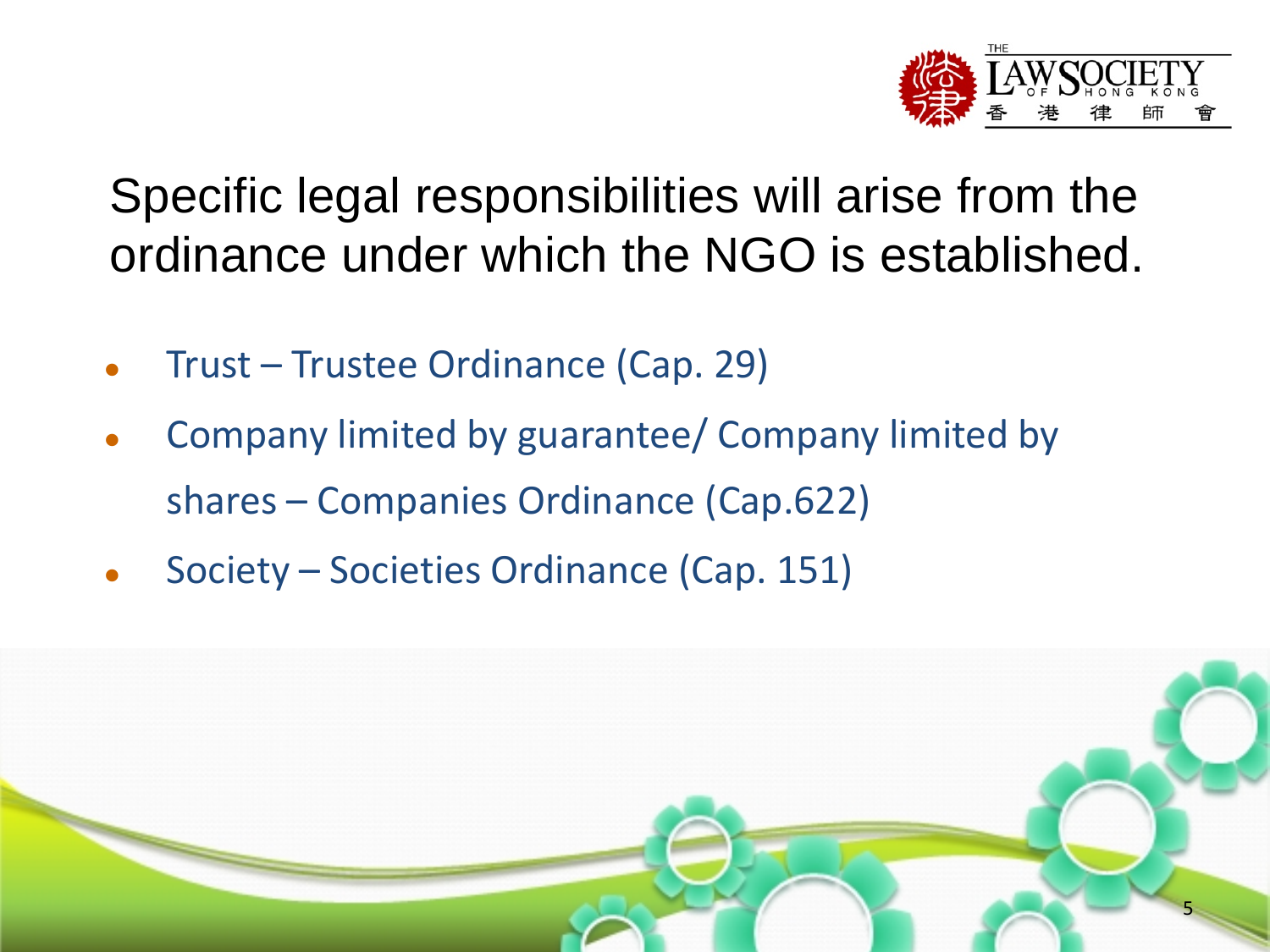

# Members of Governing Body – Who Are They?

- Trust Trustees (individual / trustee company)
- Company directors (executive committees, governors)
- Society office bearer (幹事) (e.g. president, vice president, secretary)

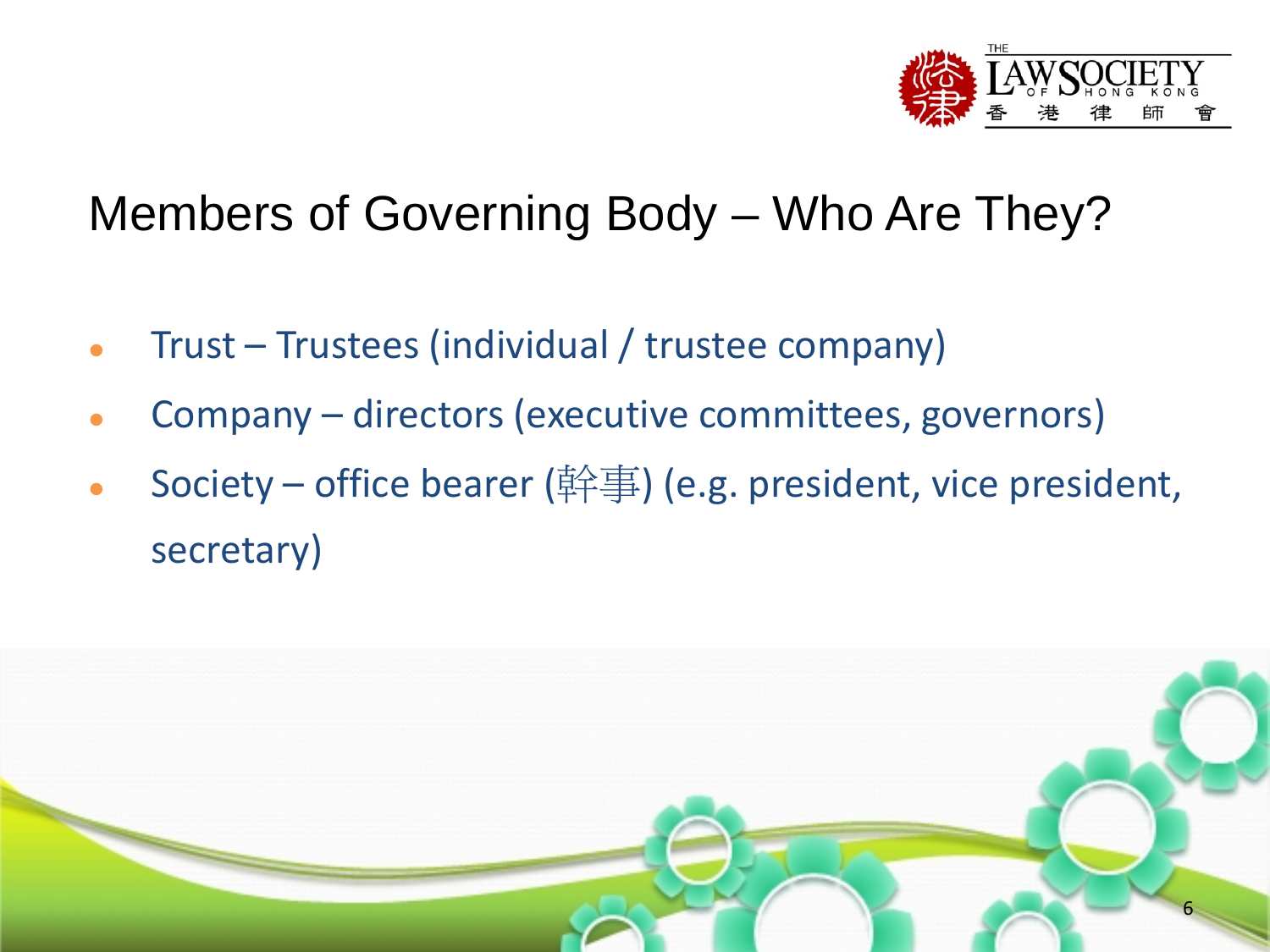

## **Directors**

- **Definition** 
	- Pursuant to Section 2 of Companies Ordinance (Cap 622), director includes any person occupying the position of director (by whatever name called)
- Minimum no. of persons:
	- Company limited by guarantee  $-2$
	- Company limited by shares 1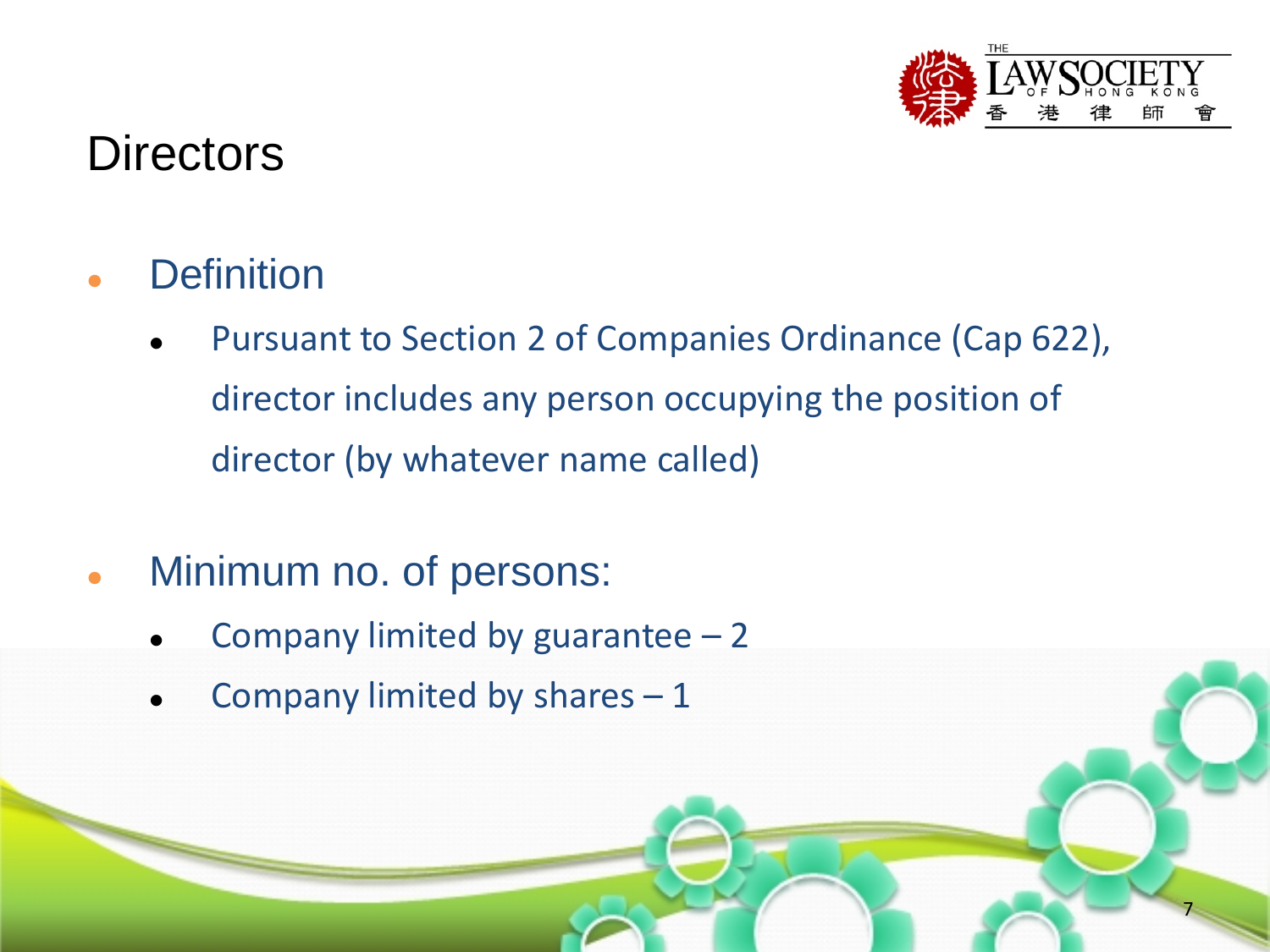

## **Directors**

- Qualification:
	- Any individual aged 18 or above who is not incapacitated, regardless of nationality; or
	- In case of a private company rather than a member of a listed company, a body corporate can become a director, provided that the company must have at least one director who is a natural person.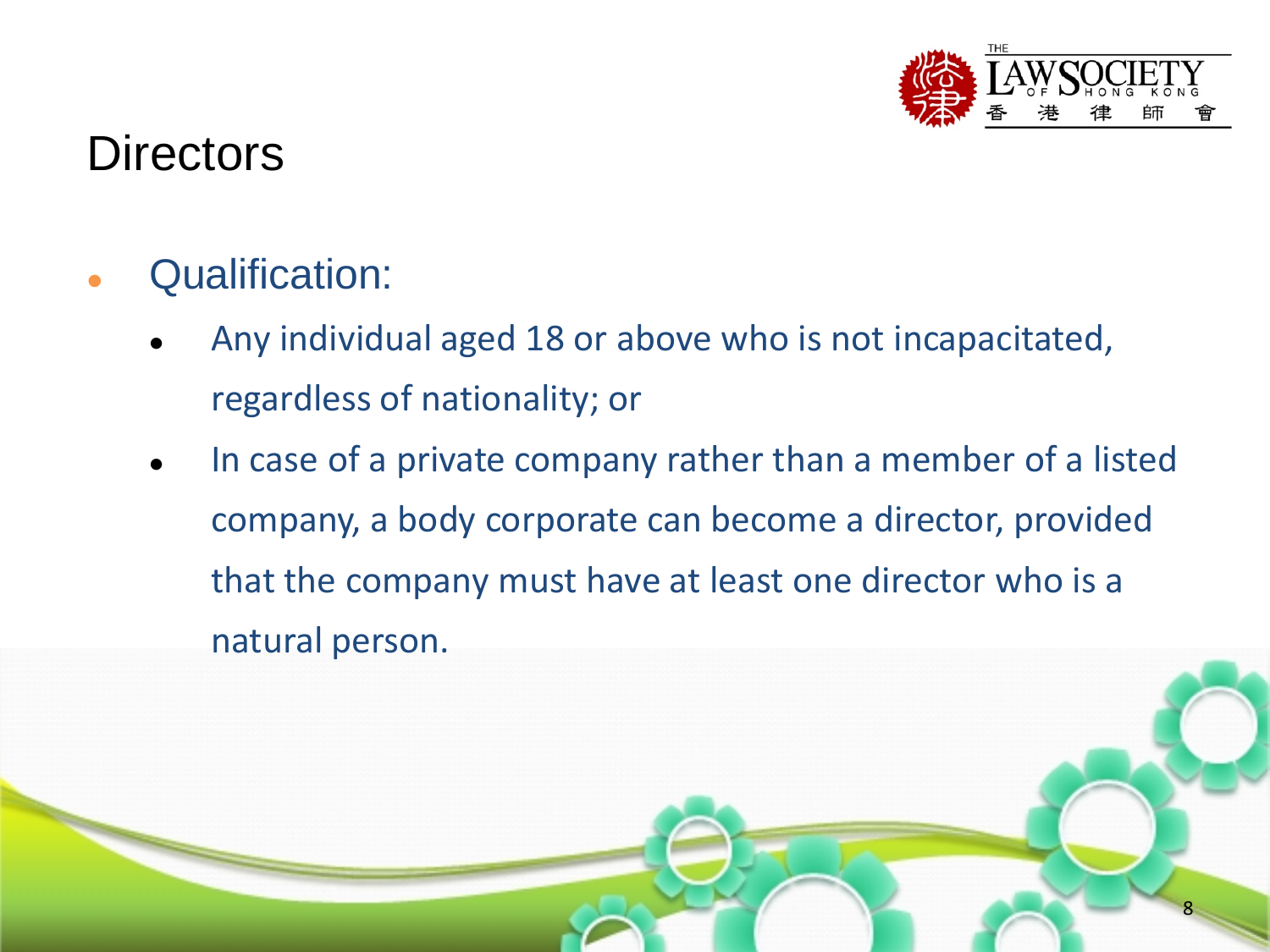

# Members of Governing Body's Responsibilities

- Collective legal responsibility for the governance of the NGO
- Introduction of Lump Sum Grant in 2002 Mrs Carrie Lam (the Director of Social Service) provided a "Reference Guide for NGO Boards"
- Introduced 3Ds

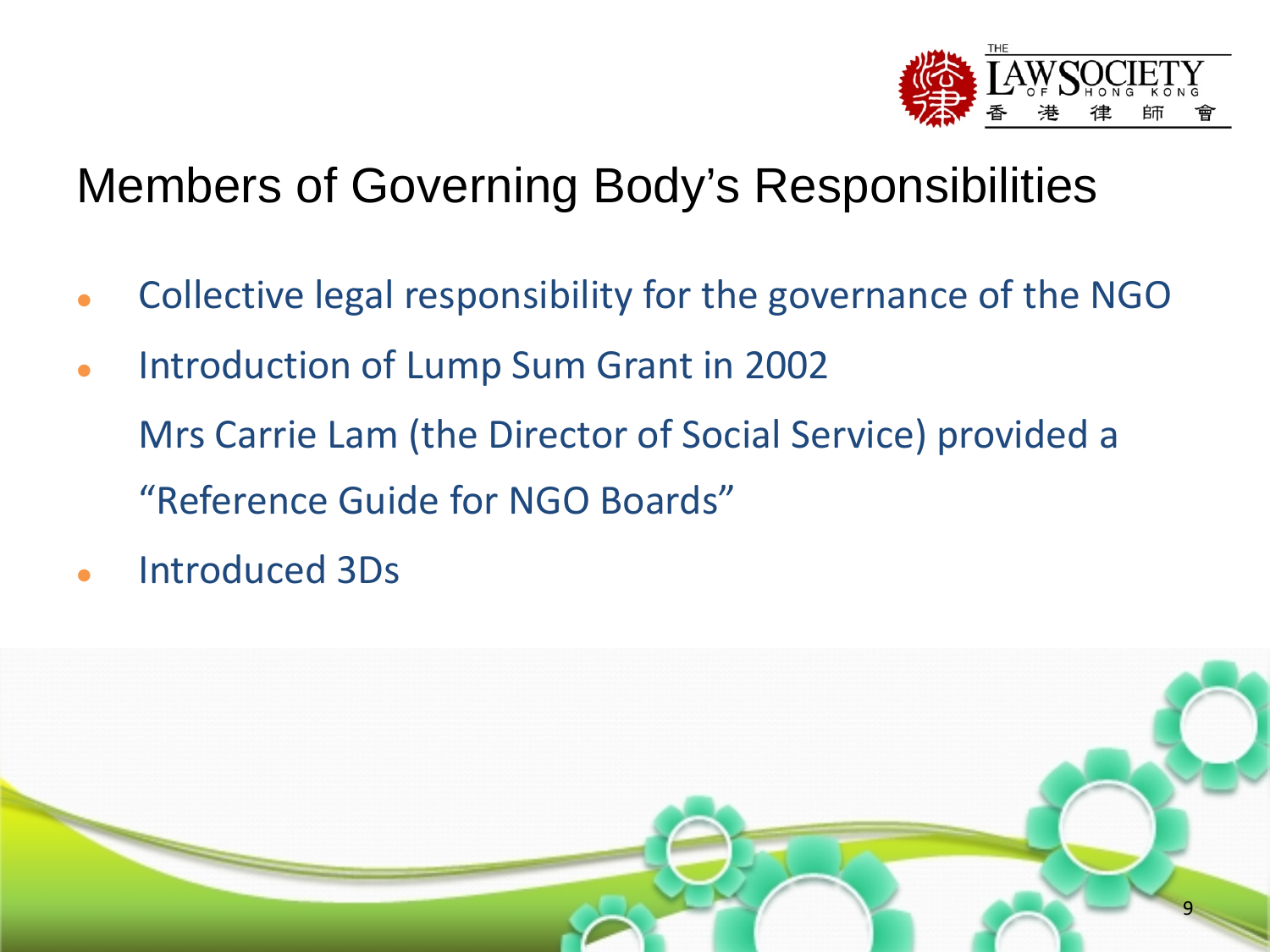

# What are Fiduciary Duties (信託責任) of an NGO member of the governing body?

3Ds:

- Duty of care, skill and diligence
- Duty of loyalty
- Duty of obedience

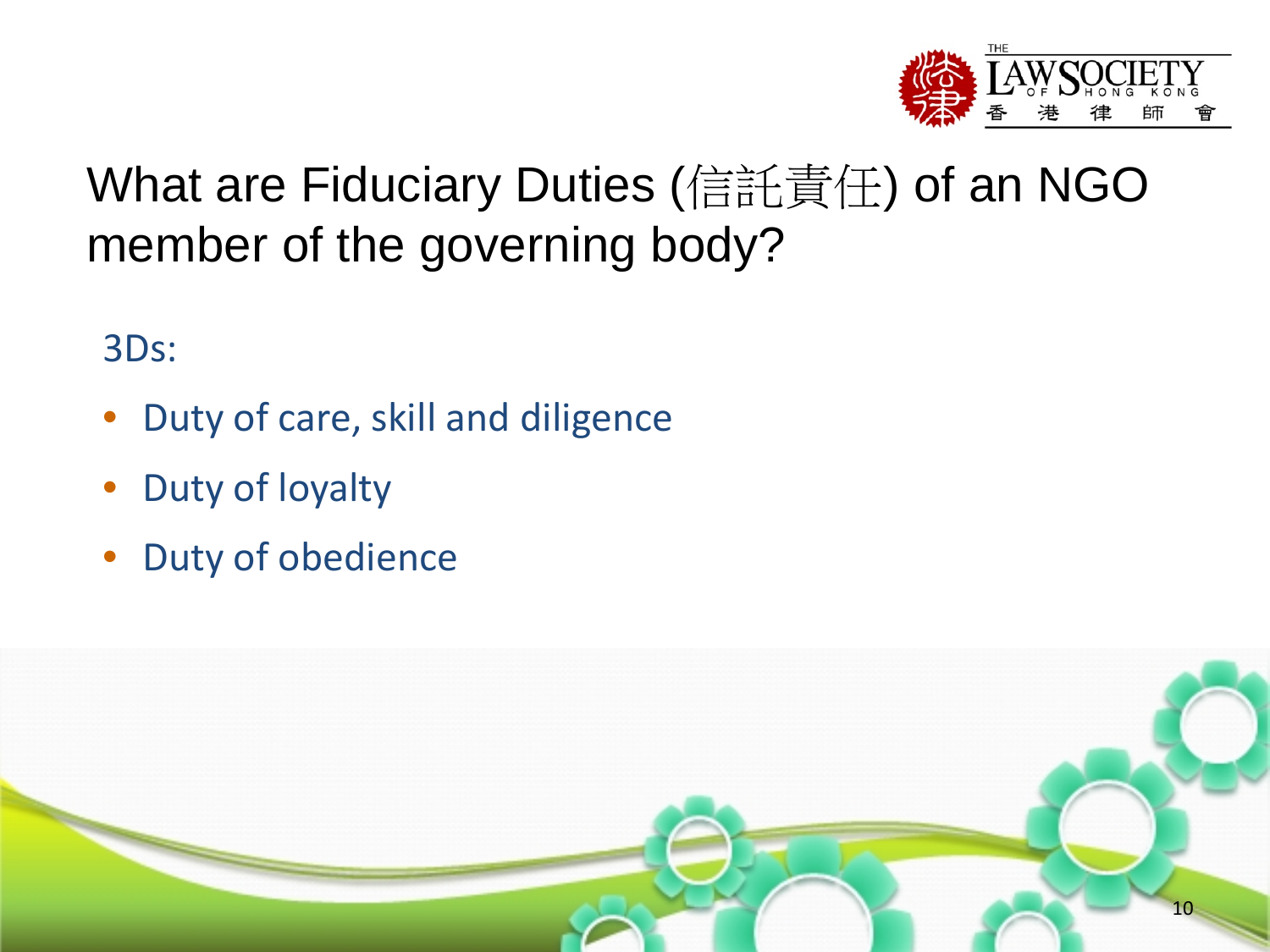

# 3Ds – Duty of Care, Skill and Diligence

- Common law concept/ case law (普通法概念/案例)-
- Duty of care (有責任謹慎行事)
	- attend meetings
	- be prepared to make informed decisions
	- request additional information if required
	- carry out duties in a reasonable and responsible manner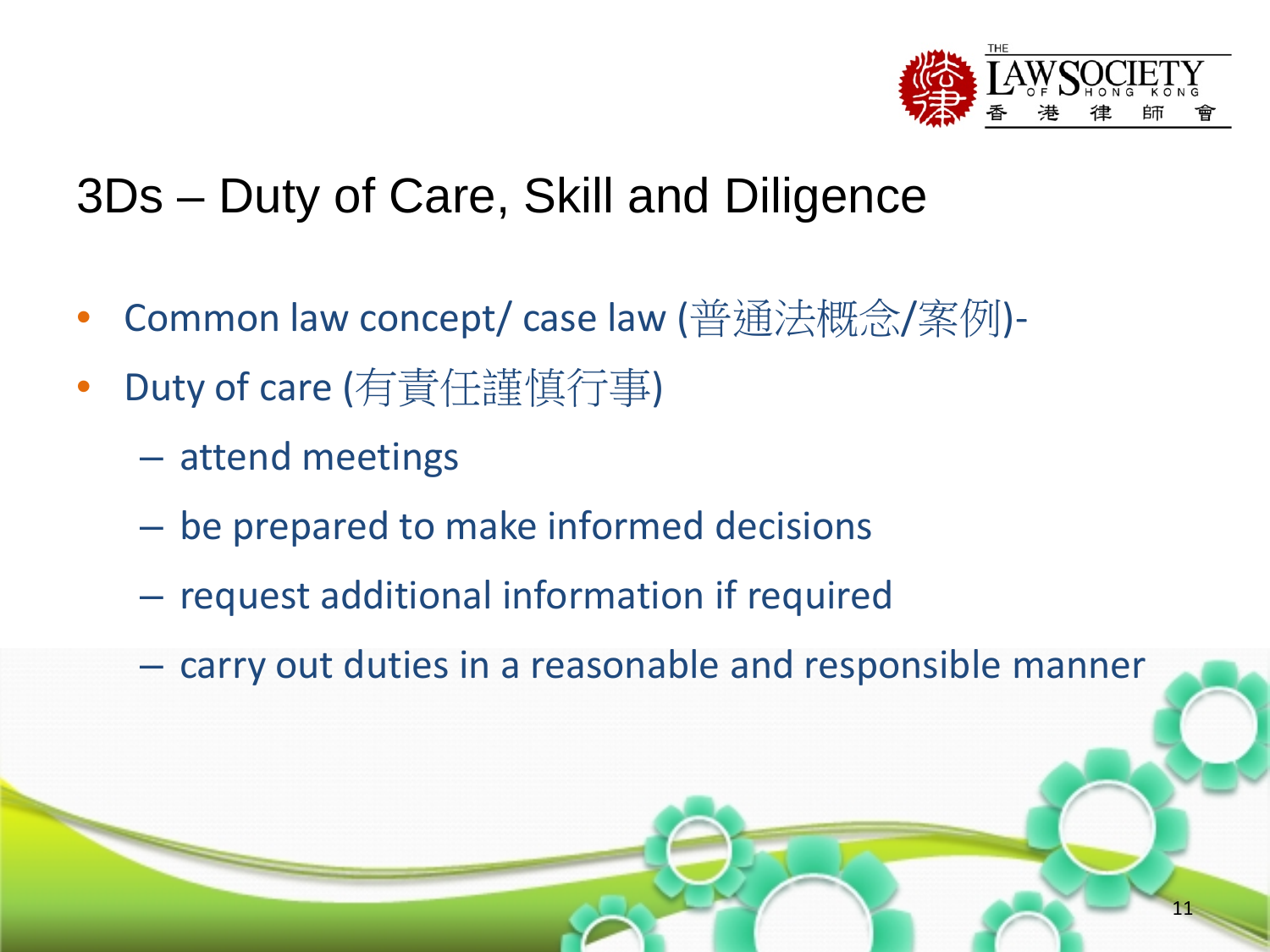

# 3Ds – Duty of Loyalty

- 有責任忠誠行事
	- must make decisions in the best interests of the NGO solely
	- not any group he/she represents
	- never for personal gain

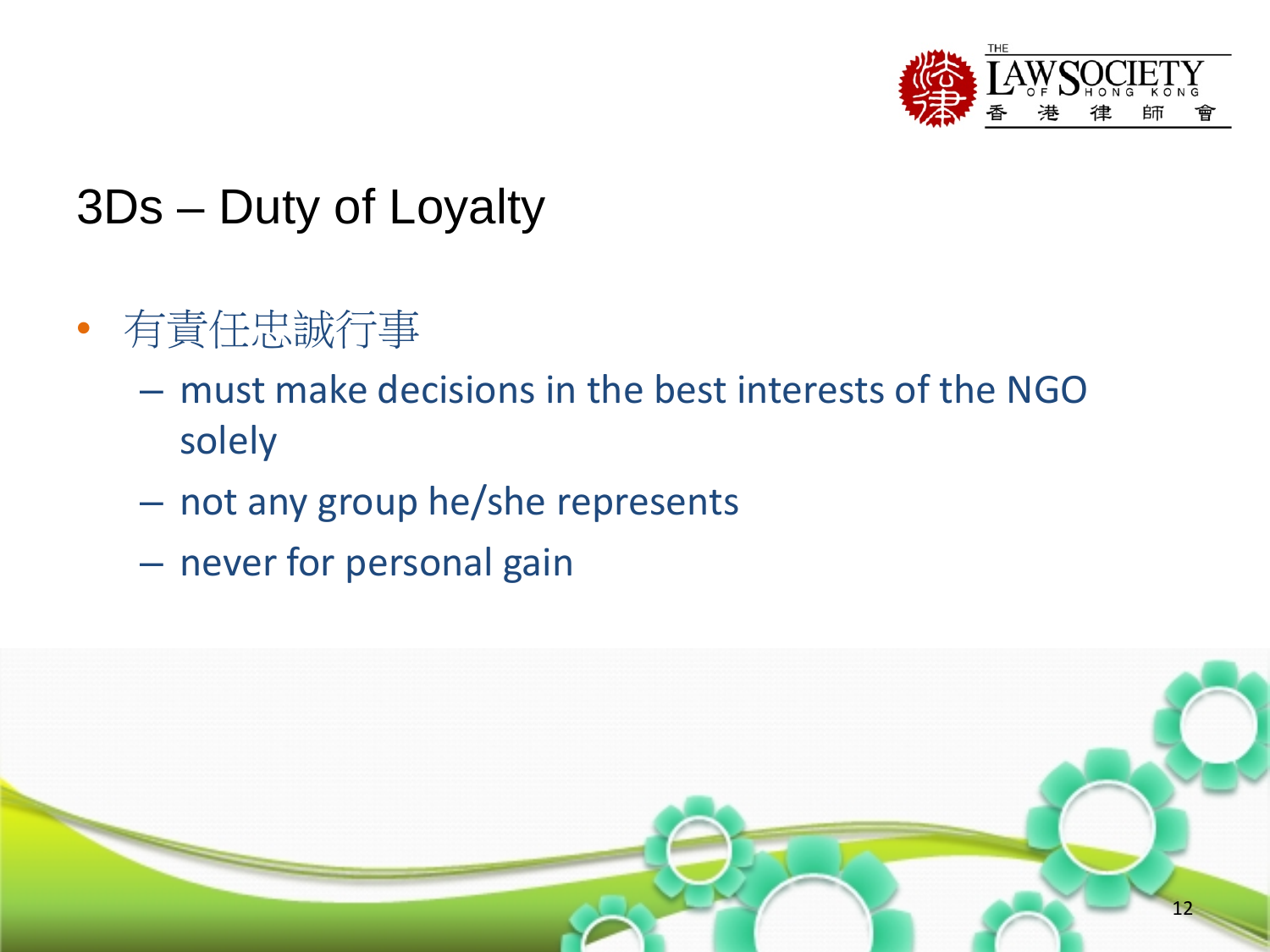

# 3Ds – Duty of Obedience

- 有責任循規行事
	- be faithful to the NGO's mission
	- not permitted to act in ways that are inconsistent with the central goals of the NGO
	- examine all documents about NGO's mission and operation

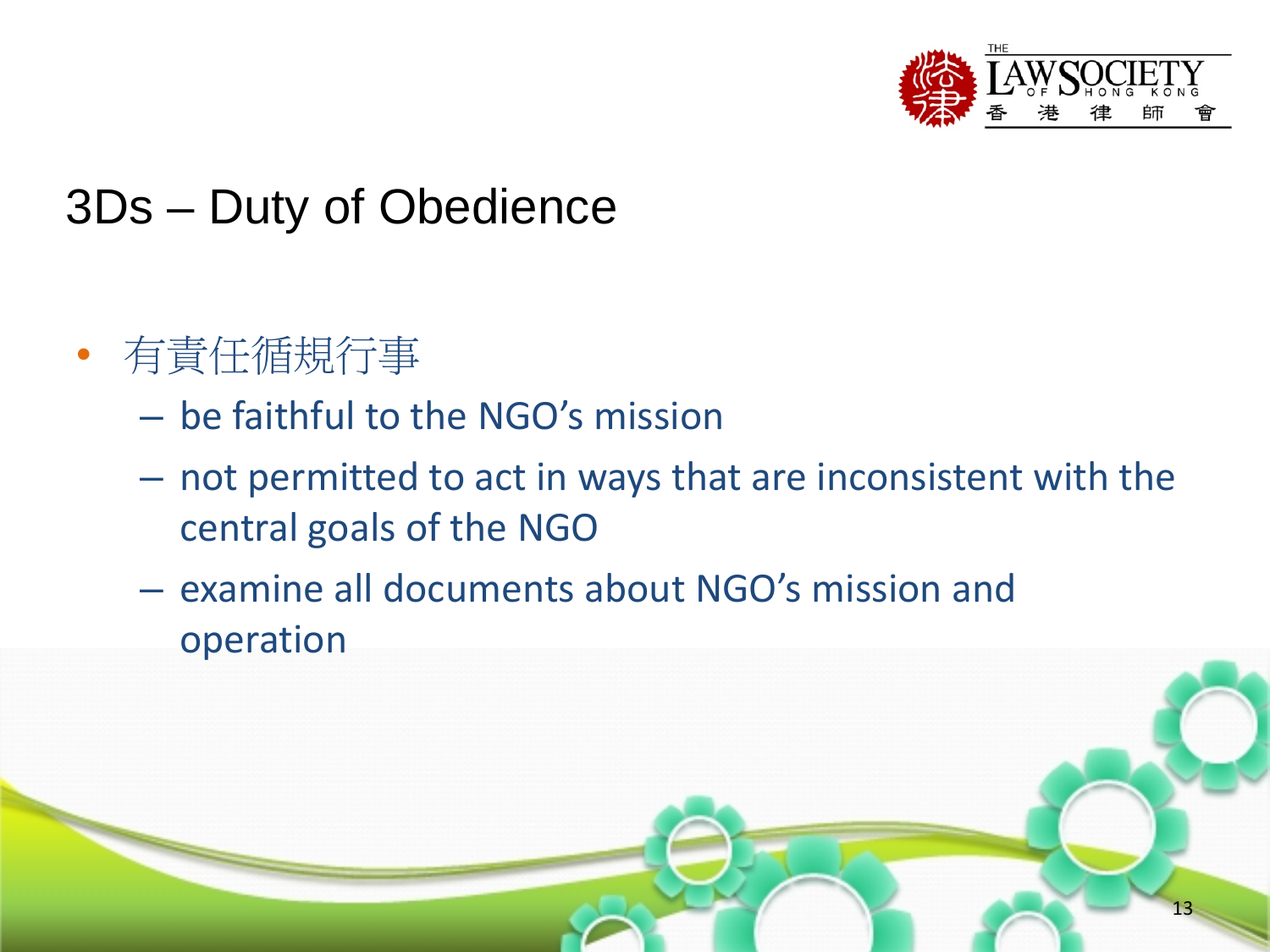

#### Directors' Duties

#### A Guide on Directors Duties by Companies Registry

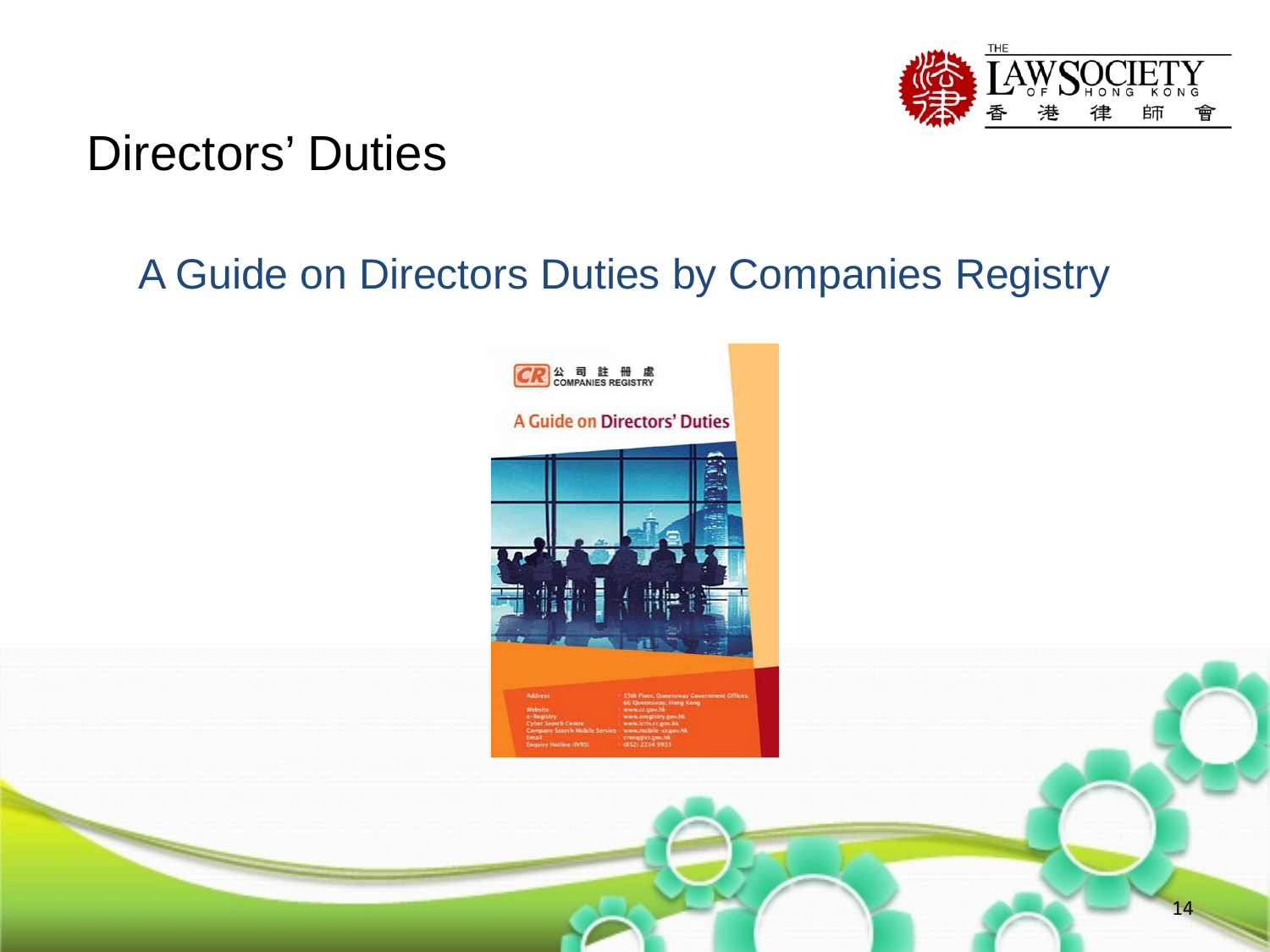

- A useful summary: A Guide on Director's Duties
- Recap on director's responsibilities and liabilities
- Fiduciary duty in case of charitable trusts
- All directors must exercise reasonable care, skill and diligence

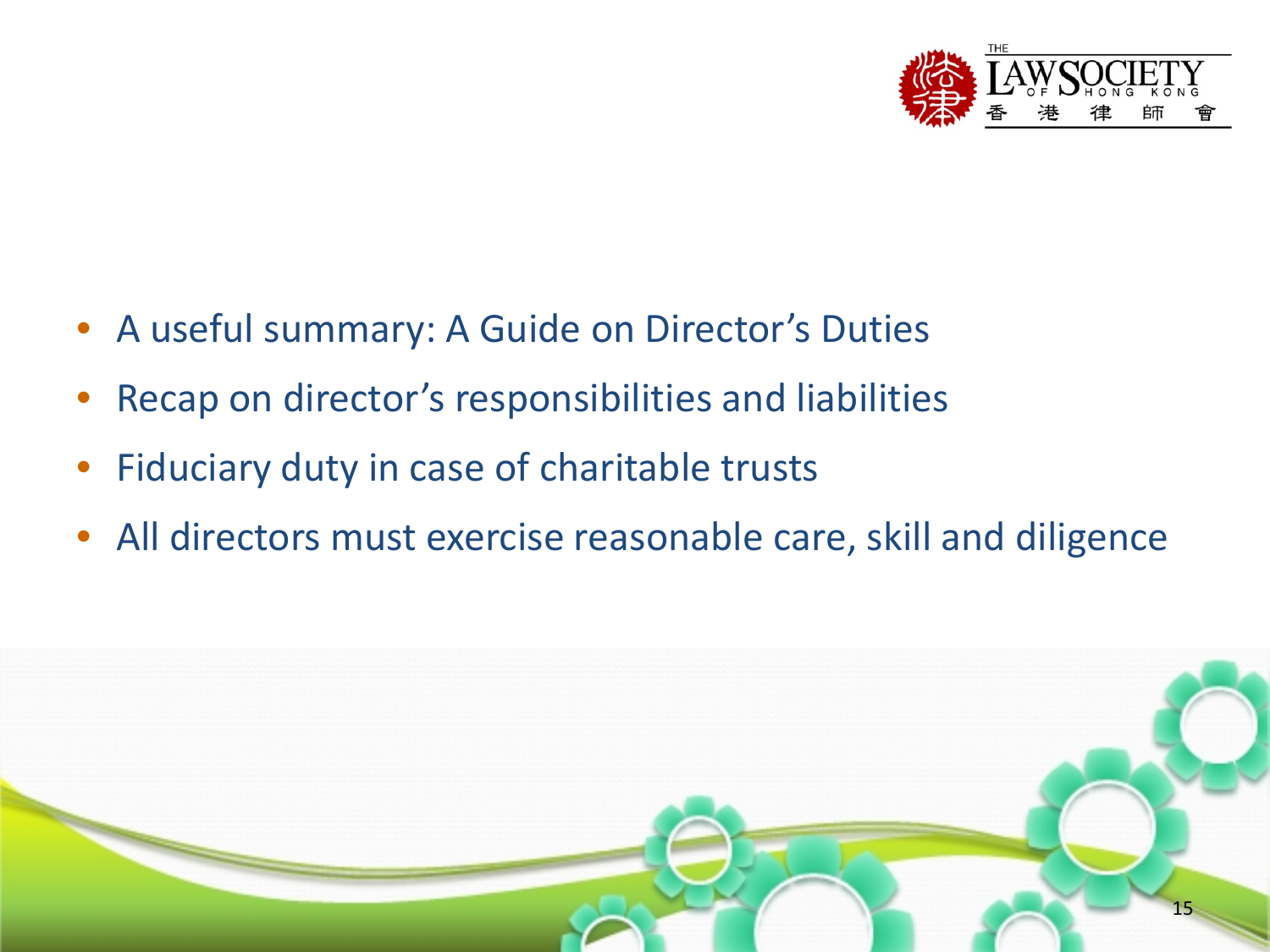

- Principle 1: to act in good faith for the company's benefit
- Principle 2: to use power for a proper purpose for the member's benefit
- Principle 3: to delegate powers with proper authorisation

![](_page_15_Picture_5.jpeg)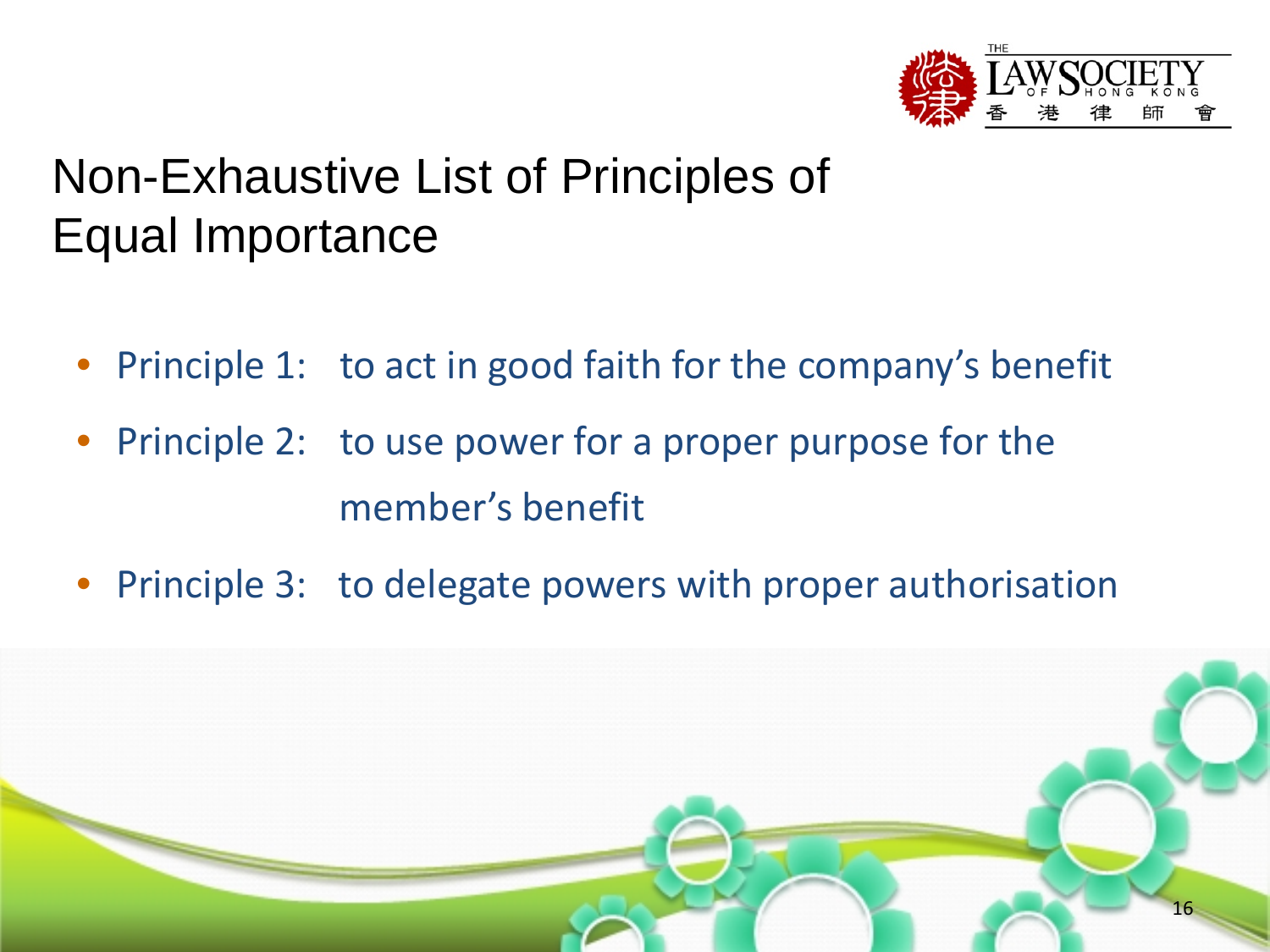![](_page_16_Picture_1.jpeg)

- Principle 4: Duty to exercise care, skill and diligence
	- Section 465 Companies Ordinance (Cap 622) New test
		- judge acts of a director objectively and subjectively
		- director's conduct compared to a reasonably diligent person with the general knowledge, skill and experience that may be expected of a person carrying out the functions carried out by the director in relation to the Company section 456(2)(a) Companies Ordinance (cap 622)
		- new Companies Ordinance mandates a minimum standard e.g. care, skill & diligence
		- no excuse for limited corporate management experience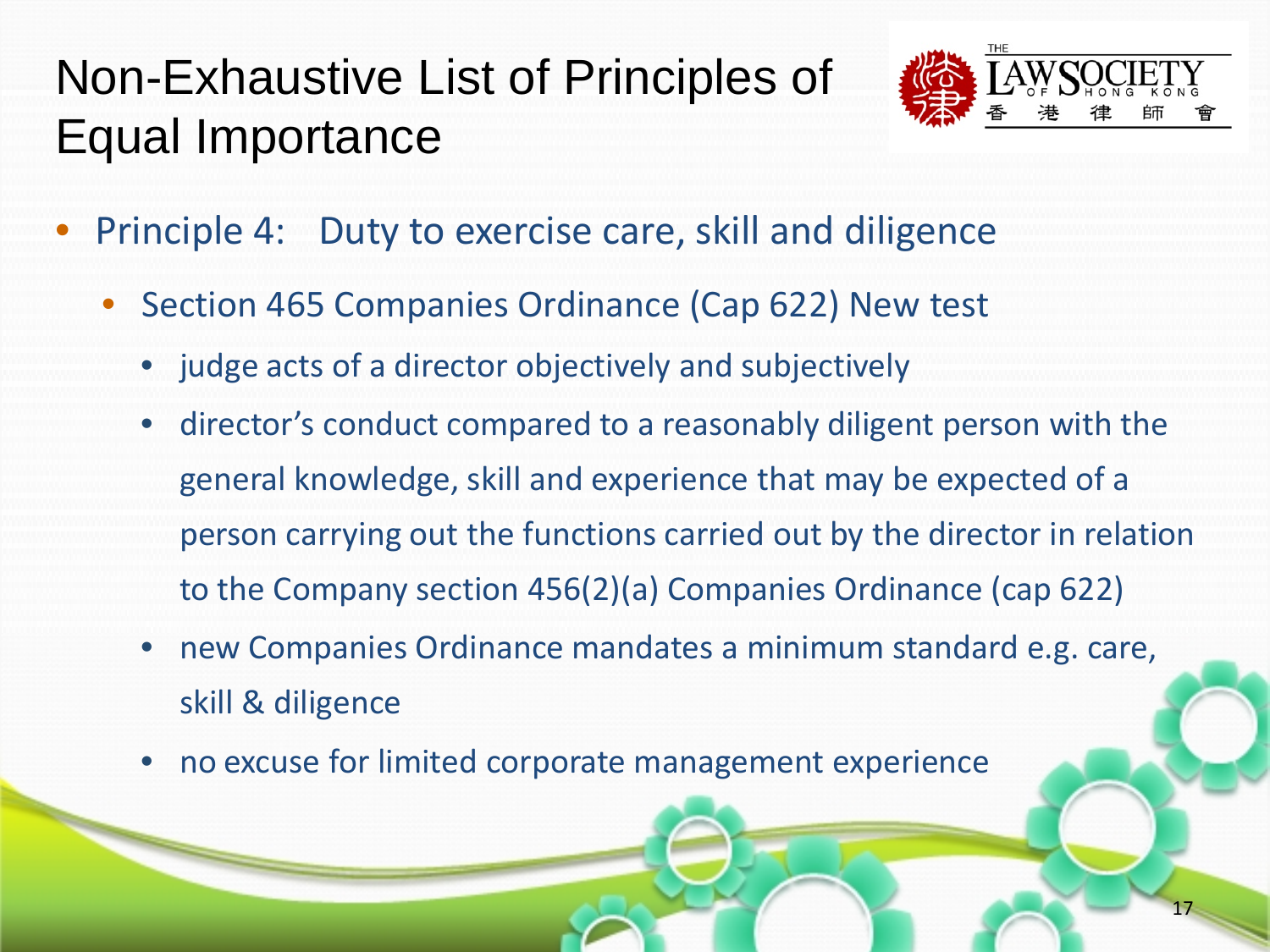![](_page_17_Picture_1.jpeg)

- Principle 5: to avoid conflict between personal interest and interest of company
- Principle 6: not to enter into transactions when directors have an interest
- Principle 7: not to gain advantage from use of position as a director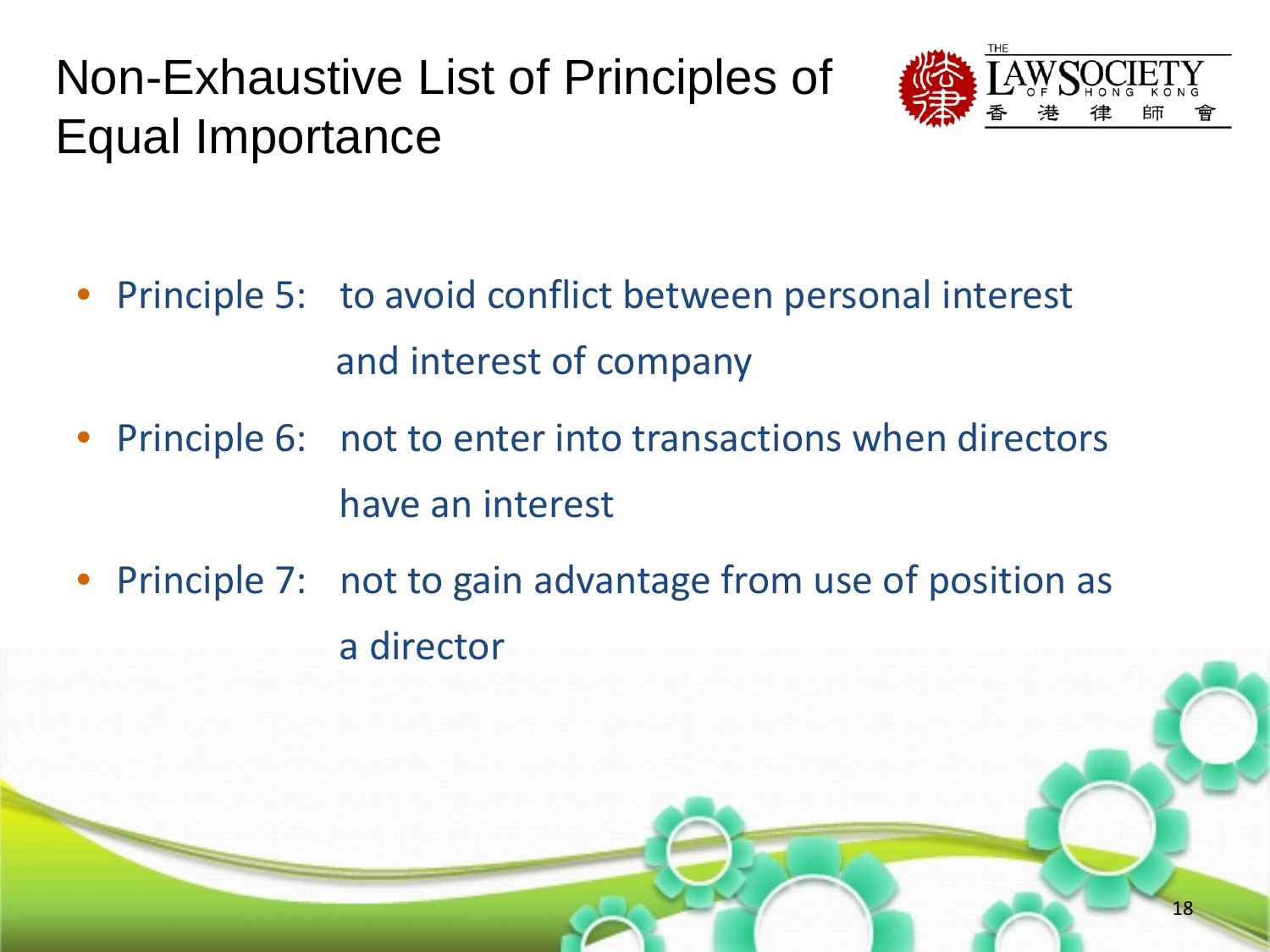![](_page_18_Picture_1.jpeg)

19

- Principle 8: not to make unauthorised use of company's property or information
- Principle 9: not to accept personal benefit from third parties
- Principle 10: to observe the company's constitution resolutions
- Principle 11: duty to keep accounting records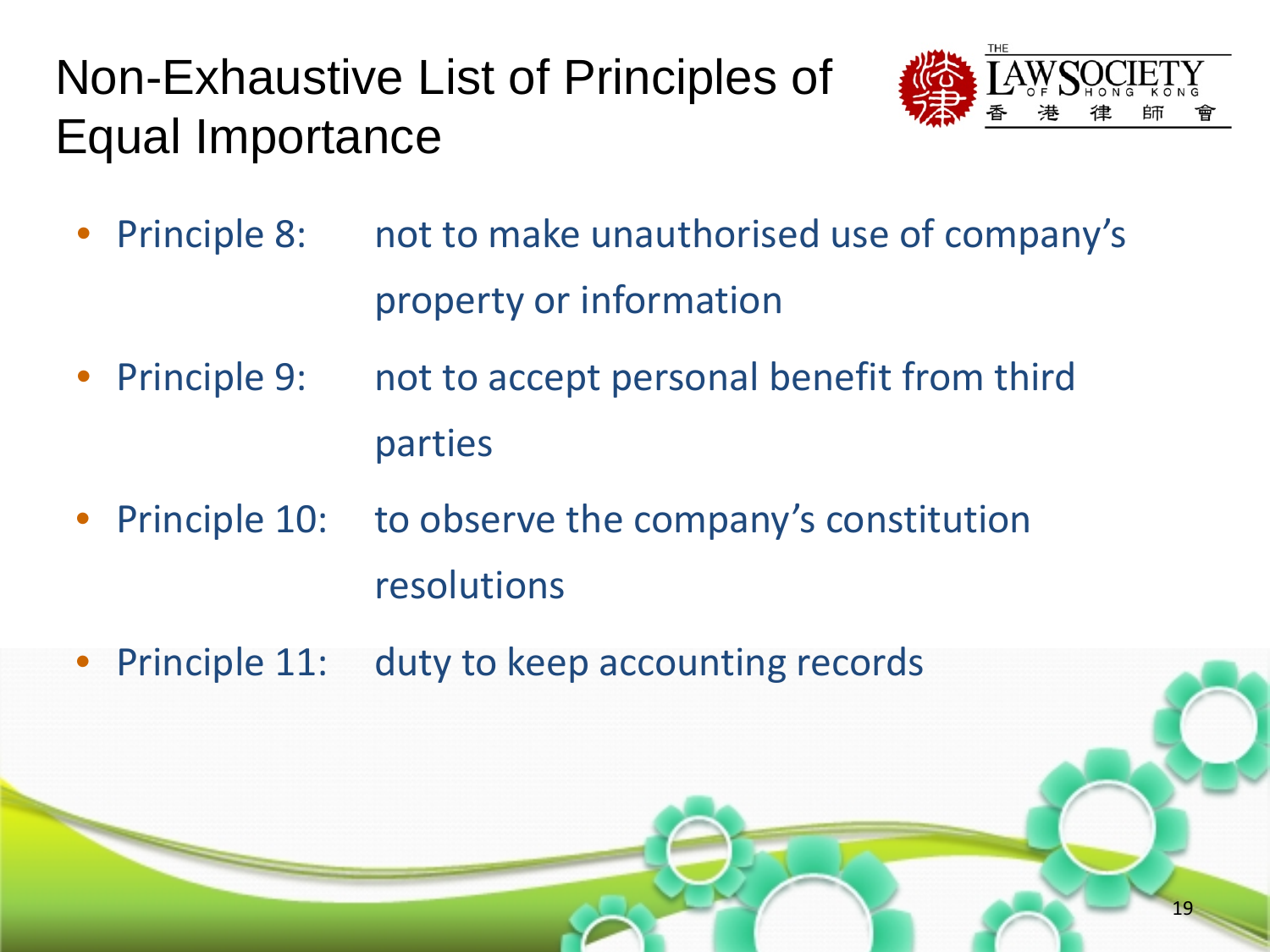## What NOT to Do:

![](_page_19_Picture_1.jpeg)

- use of the board member position for personal gain
- operating against the advantage of the NGO in self-interest
- inattention, negligence or incompetence

![](_page_19_Figure_5.jpeg)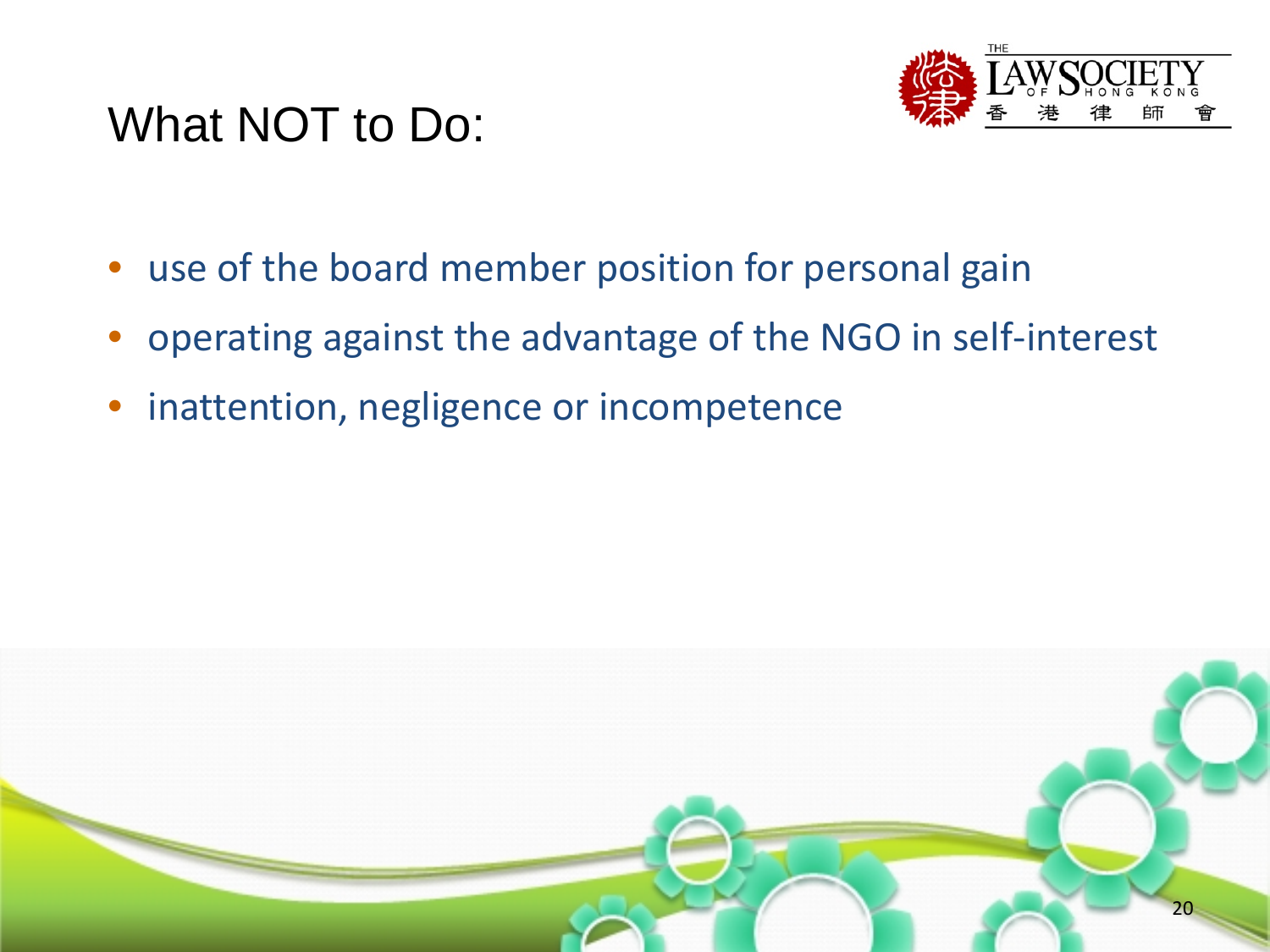# What NOT to Do:

![](_page_20_Picture_1.jpeg)

21

- not demanding sufficient information to evaluate actions
- allocating insufficient time to know that NGO
- not treating their involvement as a serious commitment with responsibilities and risks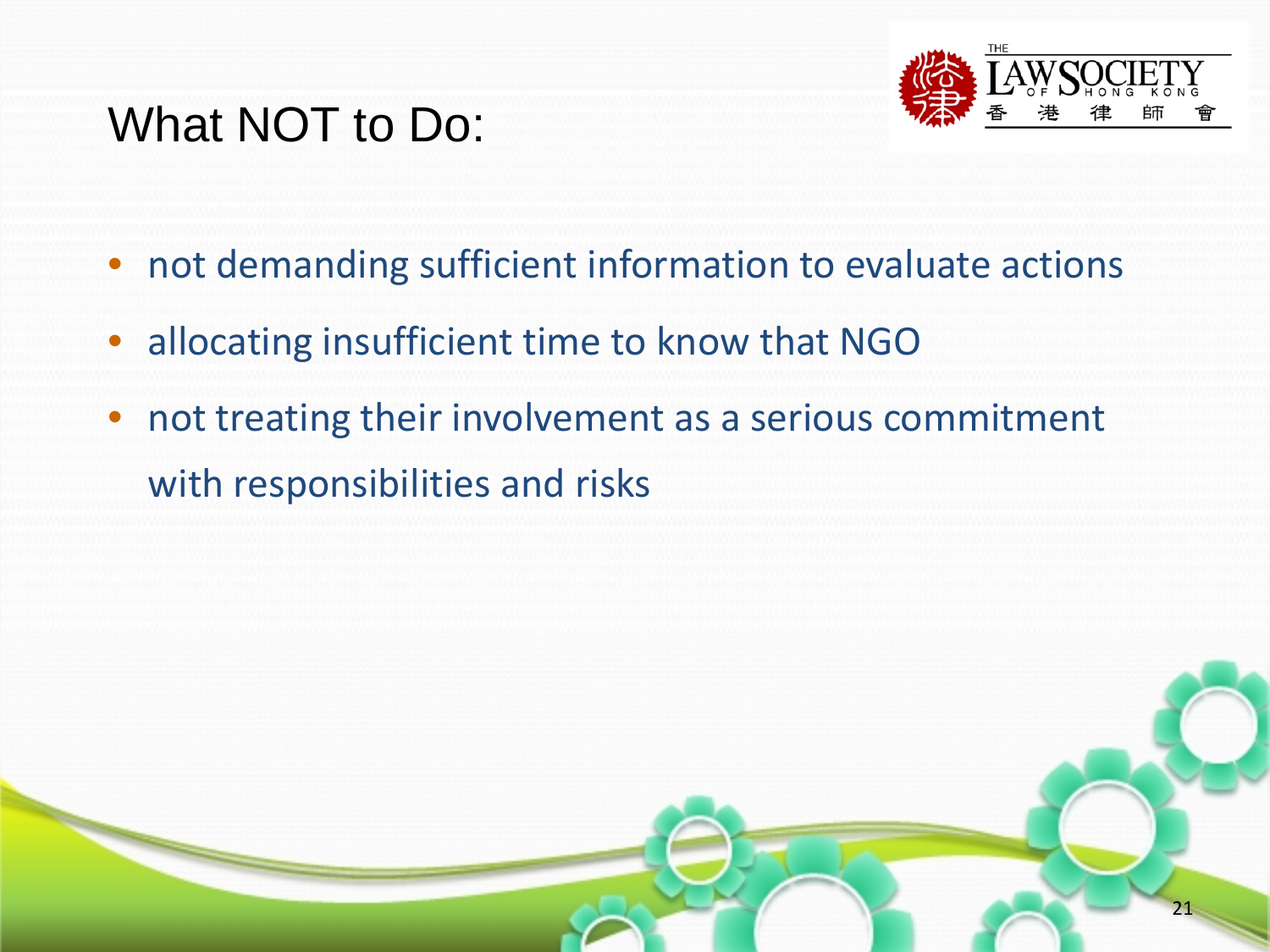![](_page_21_Picture_0.jpeg)

# What if Fiduciary Duties are Breached?

- *Poon Ka Man Jason & Ors v Cheng Wai Tao & Others [2016]*
	- CFA examined the scope of a director's positive duty of loyalty to act in the best interest of the company
		- Jason and Ricky were, amongst others, business partners of Japanese noodle restaurants under Smart Wave. Itamae Sushi was opened in 2004 by Smart Wave. Ricky opened more restaurants with himself as a sole shareholder and sole director.
		- Ricky had diverted business opportunities and profits through establishment of "Itacho" for which he was held liable to account for all profits made until Smart Wave ceased its operations in 2010.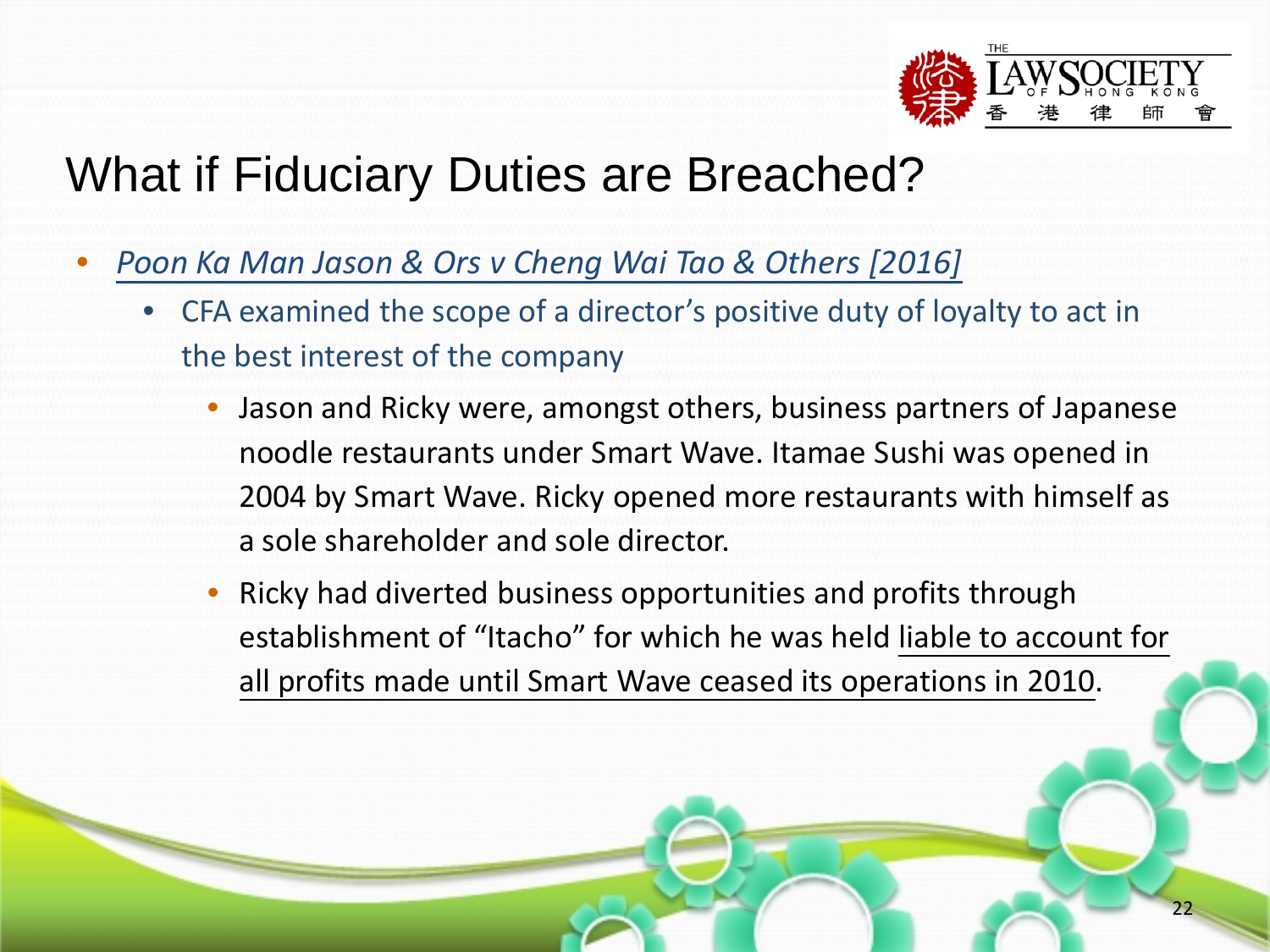#### Who are Liable?

![](_page_22_Picture_1.jpeg)

# Section 3, Companies Ordinance (Cap 622) – Responsible Person

#### **What is a responsible person under the Companies Ordinance?**

- is a director or officer of the company and "authorities or permits, participates in, or fails to take all reasonable steps to prevent" contravention of the provisions under Companies Ordinance
- is liable for any contravention of the Companies Ordinance
- includes a shadow director, who gives instructions and directions to the company even though he may not formally hold the position of a director
- The new Companies Ordinance (made effective March 2014) increases exposure for directors
	- a director is liable if he authorised or permitted the contravention or failed to take reasonable steps to prevent the contravention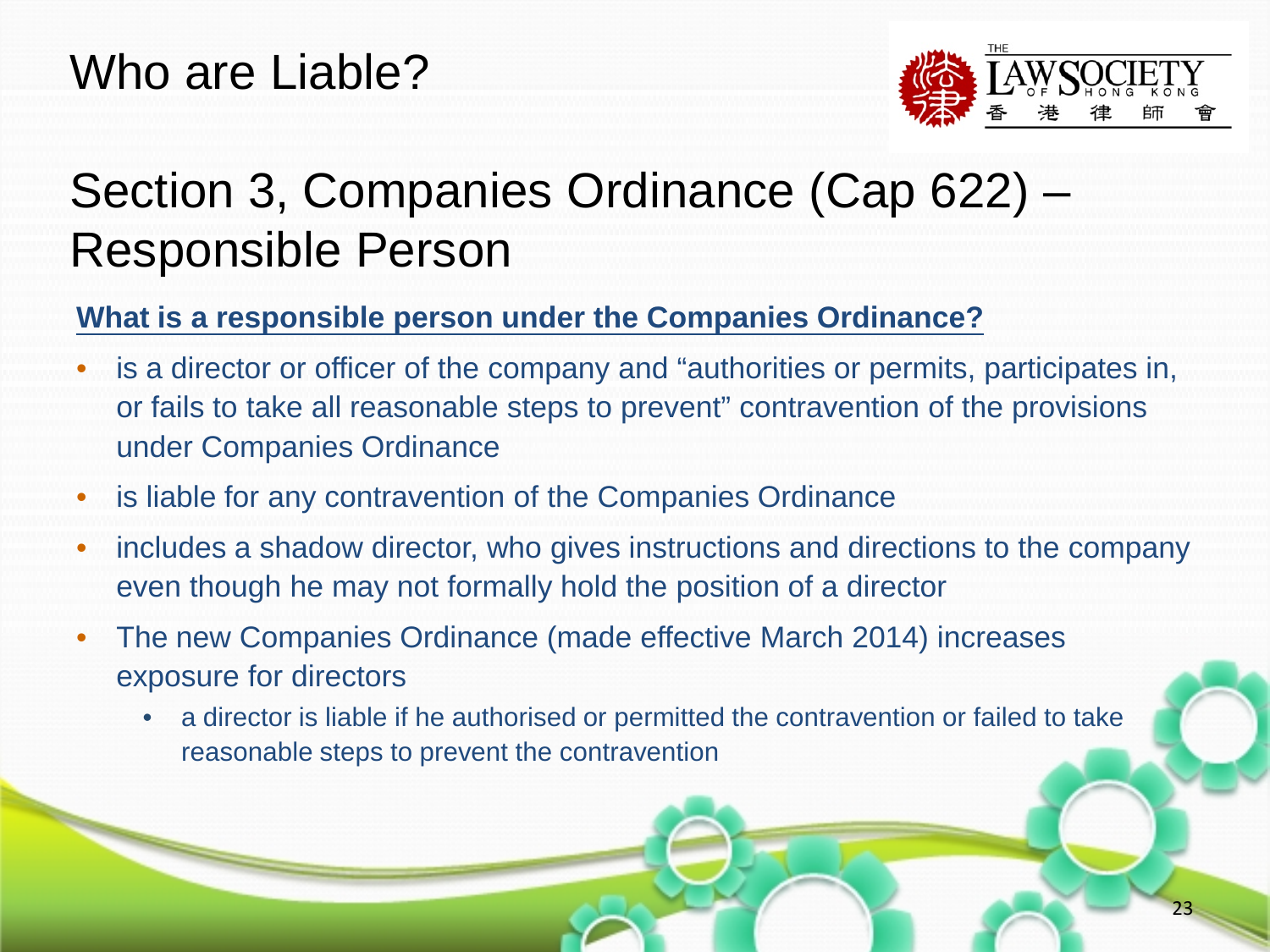![](_page_23_Picture_0.jpeg)

# Duties Under the Companies Ordinance: Duty of Care, Skill and Diligence (Sections 465 and 466)

• It means exercising care, skill and diligence in the performance of their functions and the exercise of their powers as a director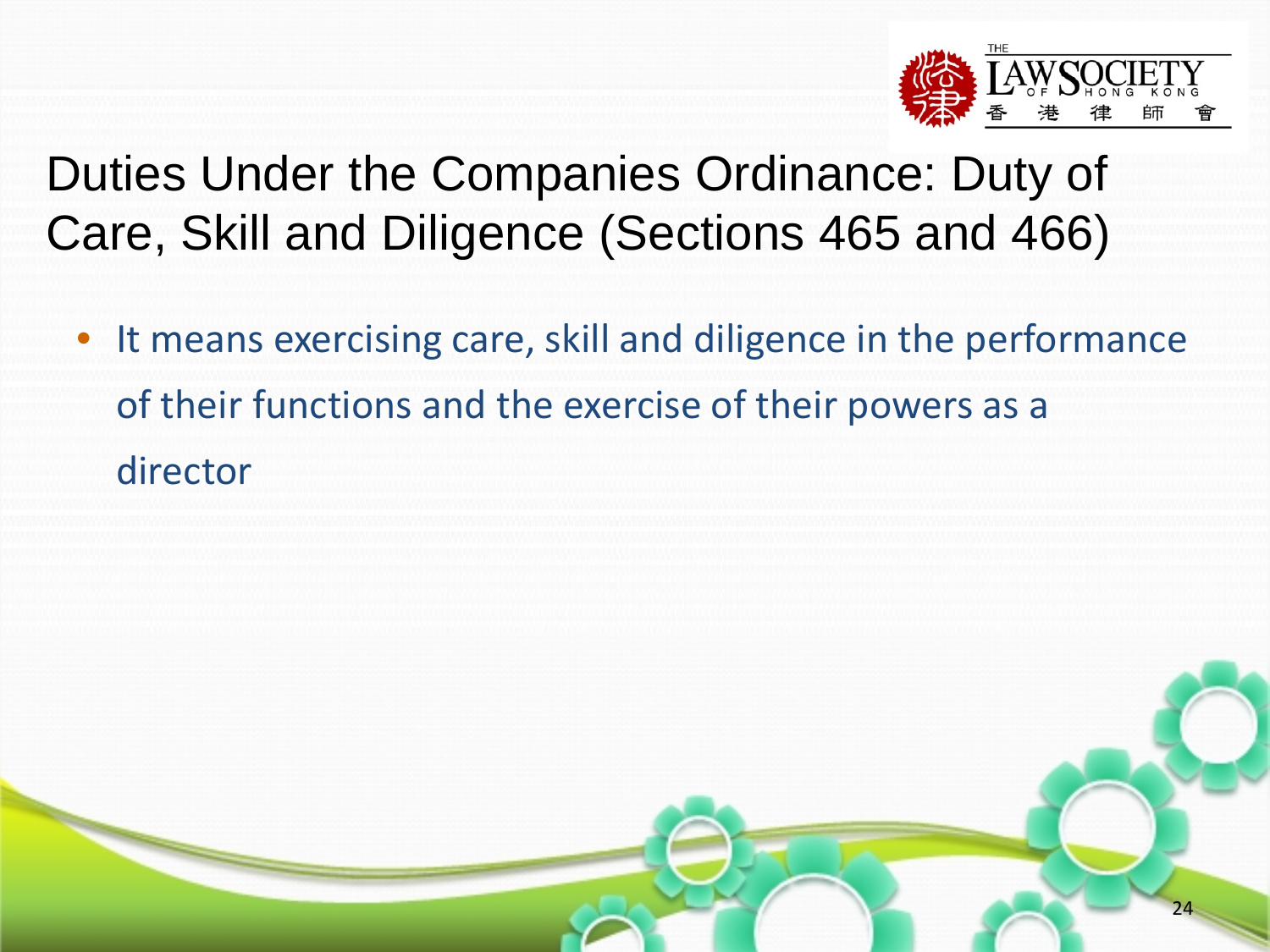![](_page_24_Picture_0.jpeg)

# Duties Under the Companies Ordinance: Duty of Care, Skill and Diligence (Sections 465 and 466)

- In deciding whether a director of a company has breached the duty of care, skill and diligence owed by him to the company, his conduct is compared to the standard that would be exercised by a reasonably diligent person having –
	- (1) The general knowledge, skill and experience that may reasonably be expected of a person carrying out the functions carried out by the director in relation to the company (objective) (客觀)
	- (2) The general knowledge, skill and experience that the director has (subjective) (主觀)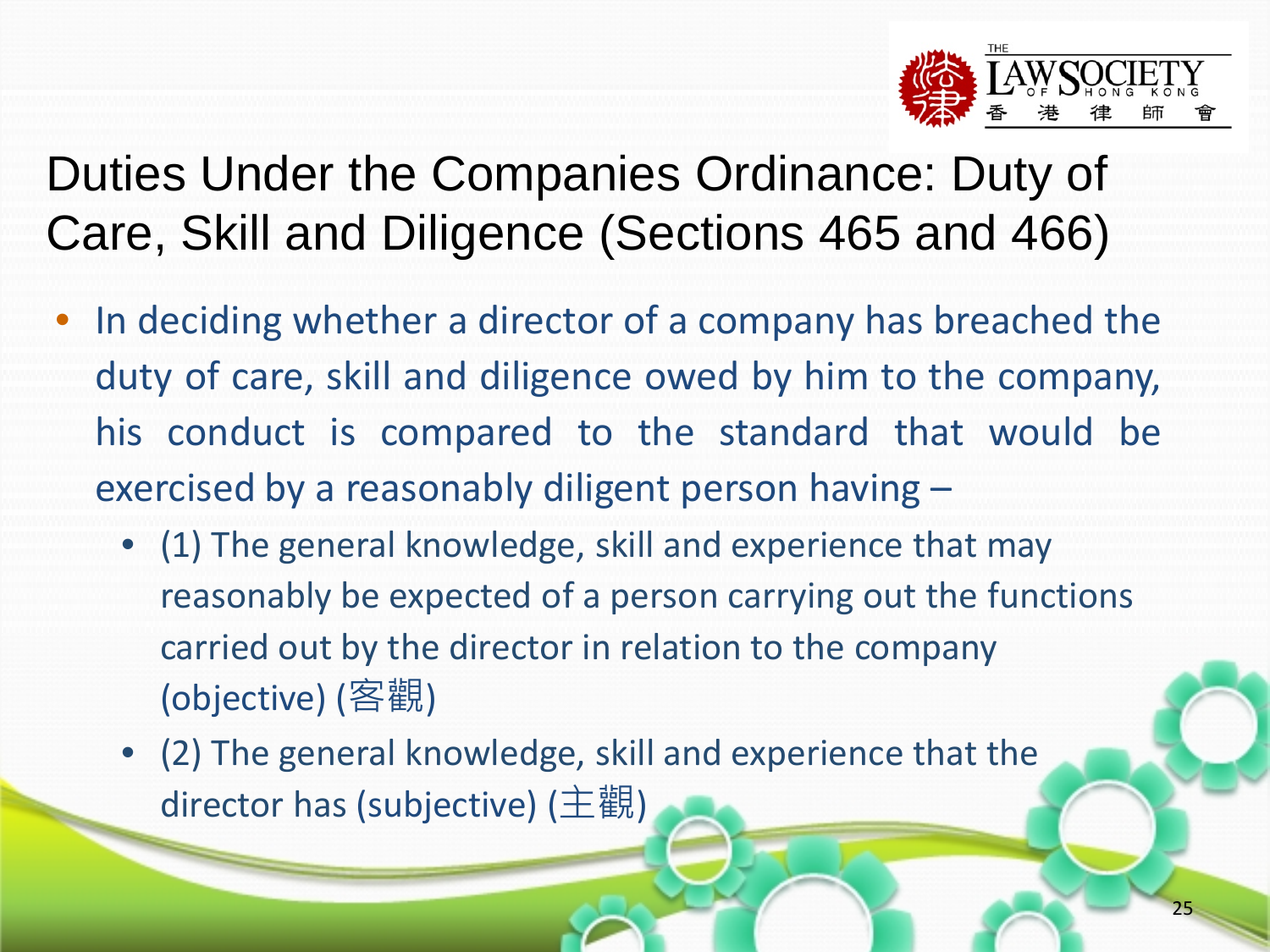![](_page_25_Picture_0.jpeg)

# Director's Personal Liability = Liable if Fiduciary Duties are Breached

- Governance liabilities
- Operational liabilities
- Failure to comply with relevant law and ordinance such as data protection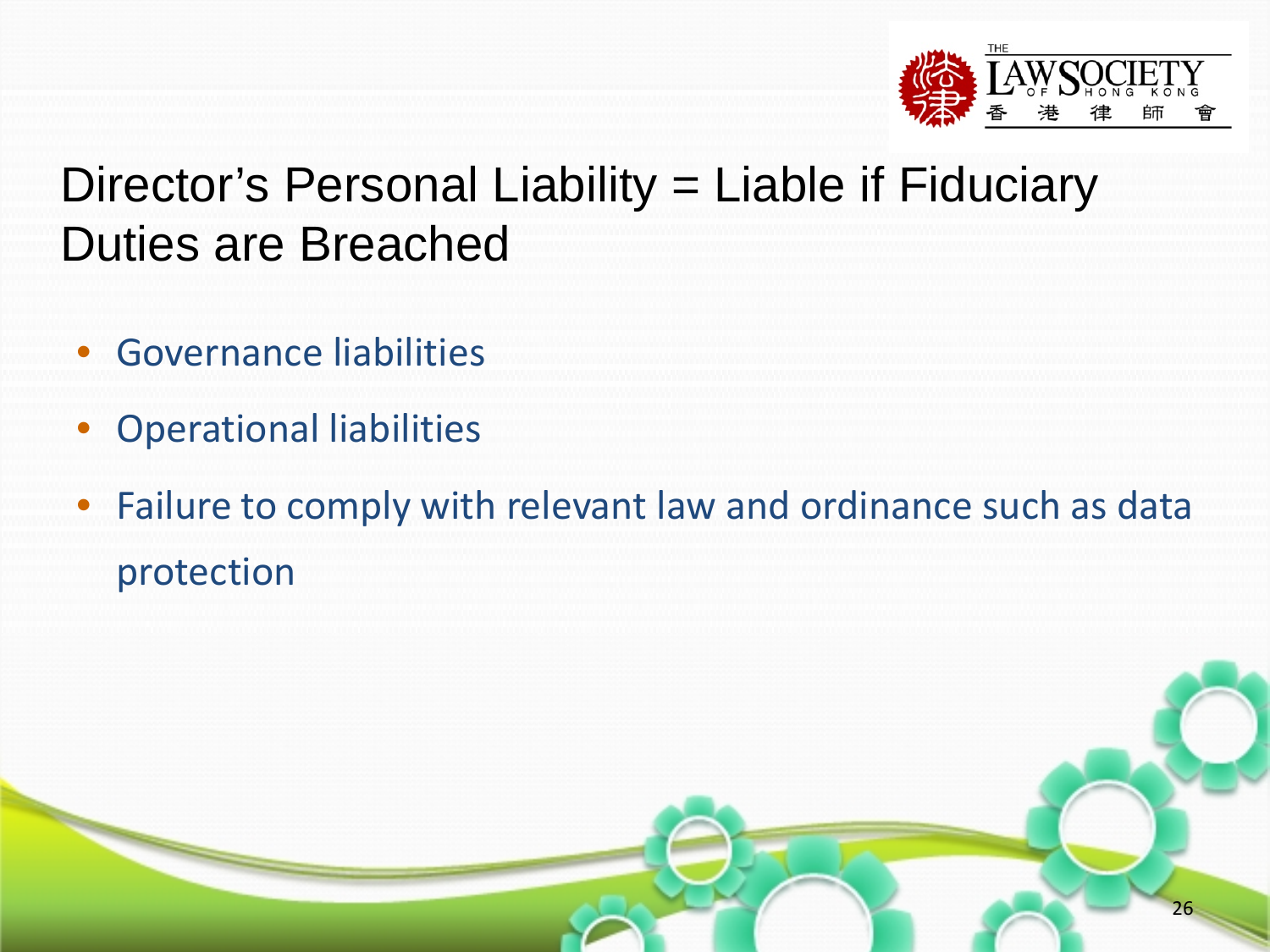![](_page_26_Picture_0.jpeg)

- Procedural types of offences e.g.:
	- Preparing financial statements
	- Keeping required registers and business records
	- Missing Companies Registry filings
	- Knowingly or recklessly providing misleading, false or deceptive material in any return, report, financial statements
- Increased penalties
	- Company and responsible person subject to fines of up to \$50,000 and \$1,000 per day
	- **Imprisonment**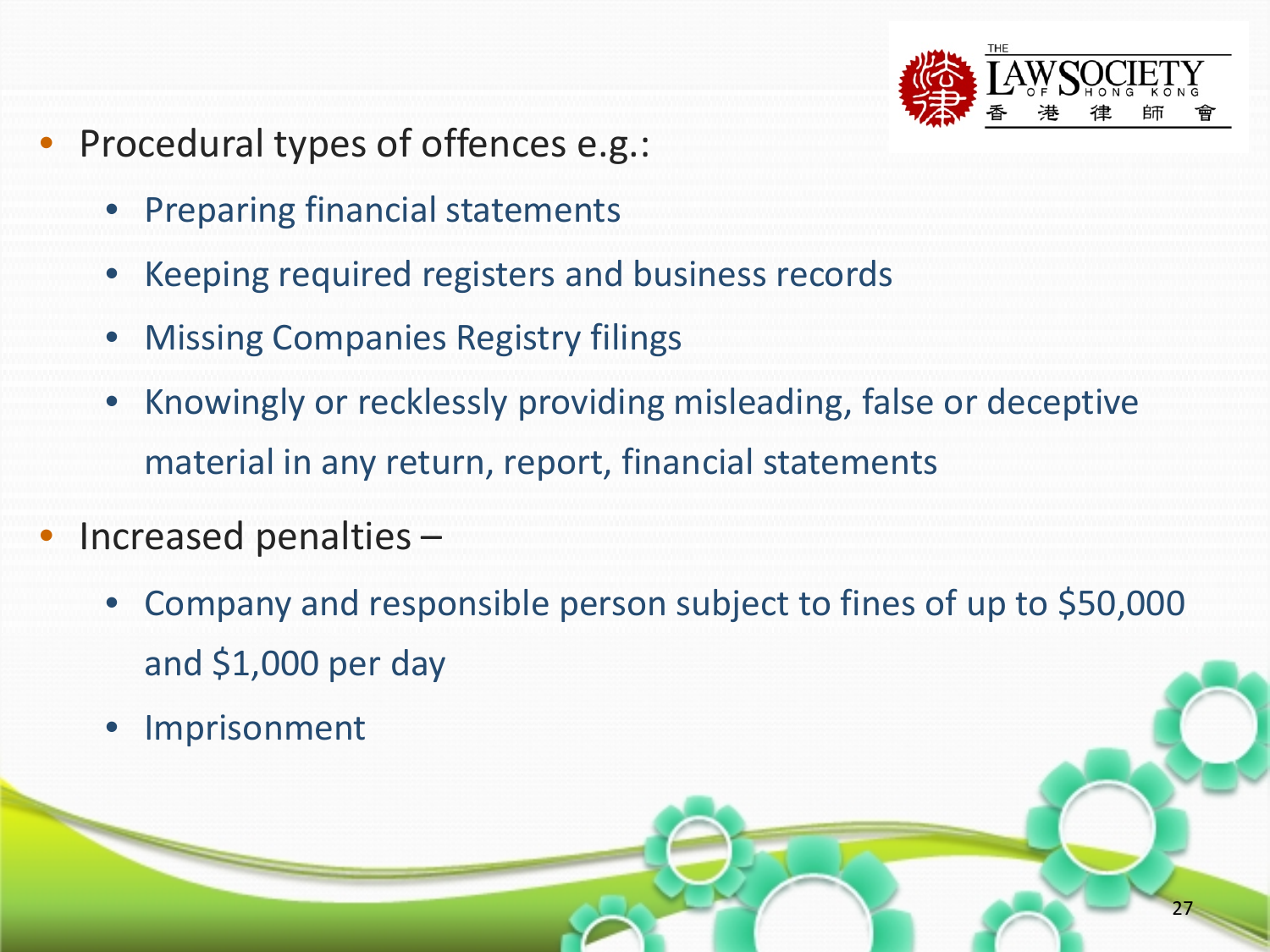# Recruiting Members of NGO Governing Body

![](_page_27_Picture_1.jpeg)

- A minimum standard cannot be adjusted downwards for inexperienced directors or because the director is not being remunerated
- Standard adjusted upwards if the director has special knowledge, skill or experience
- Appoint more qualified persons
- Due diligence of directors
- Obtain a referral letter upon the appointee's approval before confirming appointment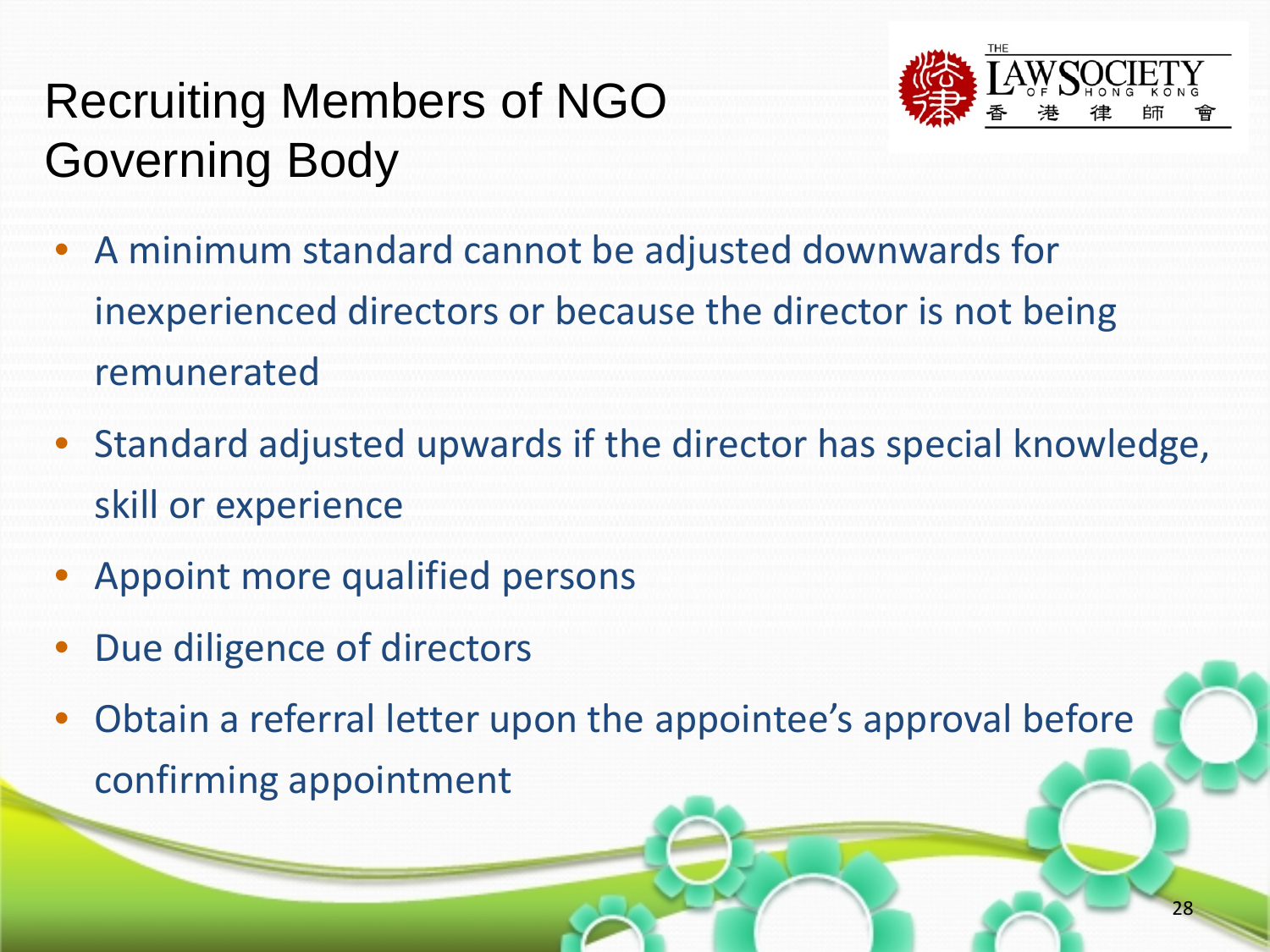![](_page_28_Picture_0.jpeg)

#### Are Members of NGO Governing Body Paid?

- No, they cannot take a remunerated position if they are charities with S.88 Inland Revenue Ordinance tax exemption status
- BUT they can hire employees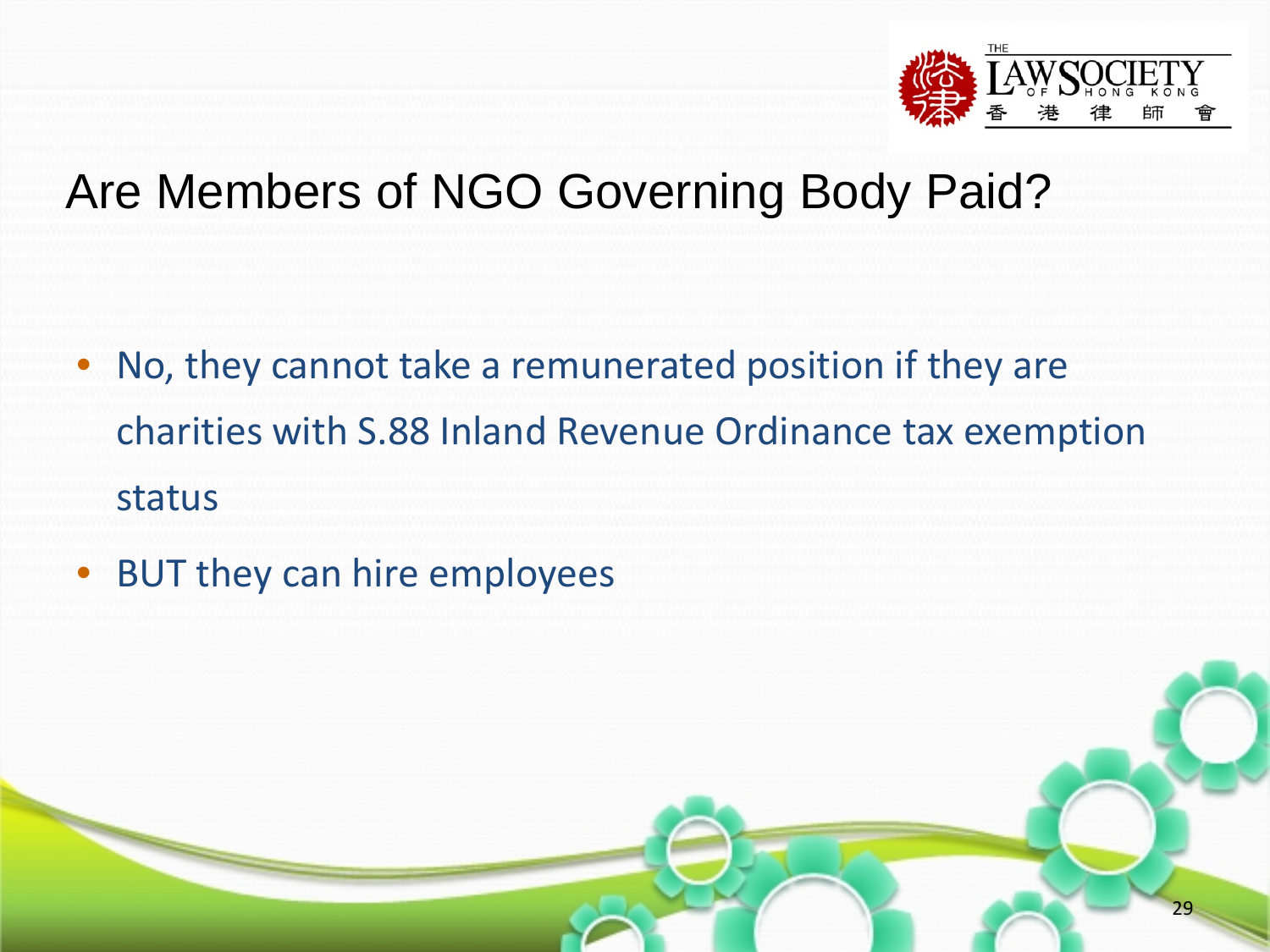![](_page_29_Picture_0.jpeg)

- When joining an NGO governing body, you take on a set of responsibilities and duties defined by law
- The members of the board, charged with exercising responsibility over the organisation and its resources, are considered fiduciaries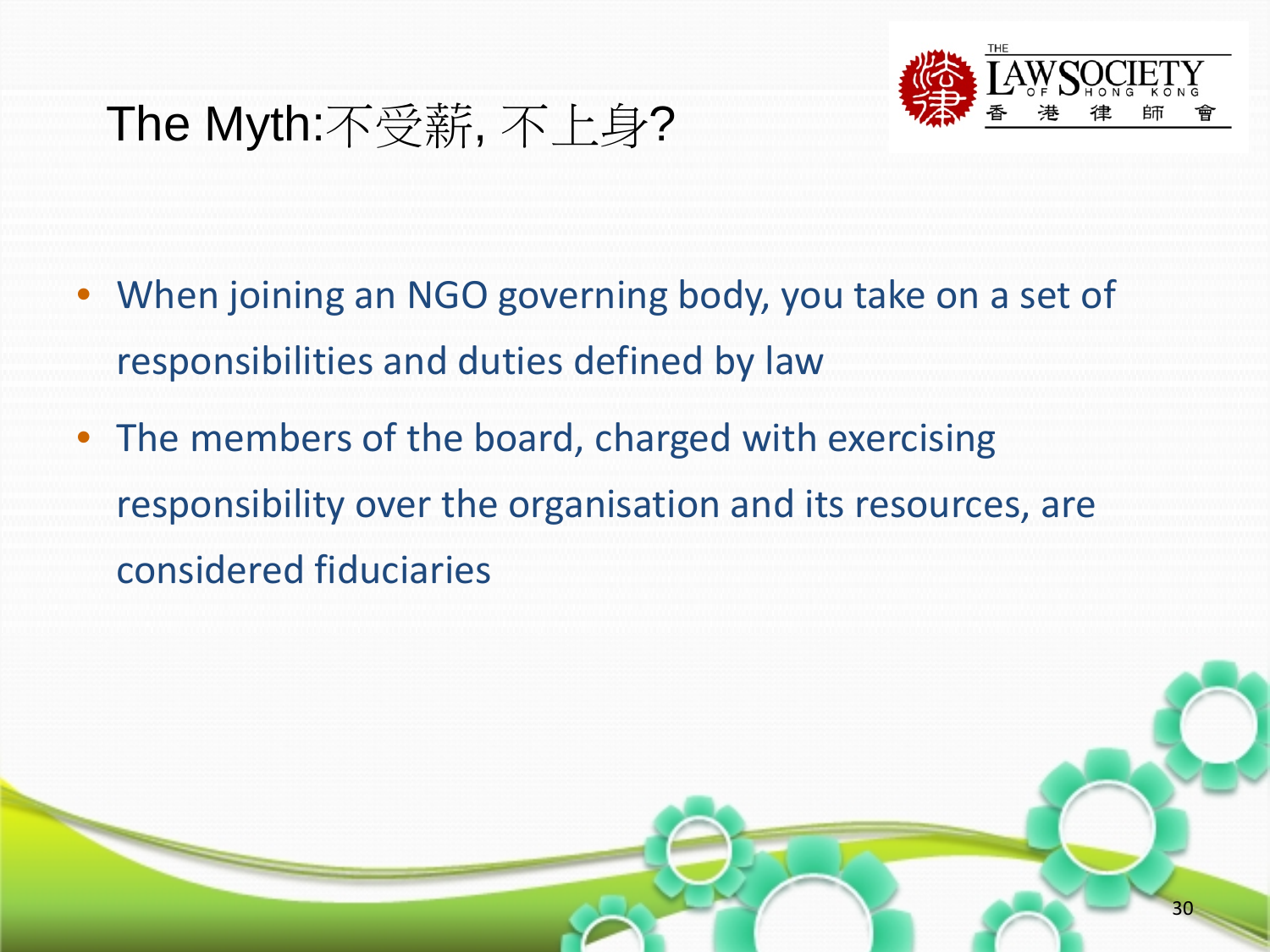![](_page_30_Picture_0.jpeg)

- Fiduciaries are held to a standard known as the test of reasonableness and prudence (合理和審慎測試)
- How would you treat your own resources?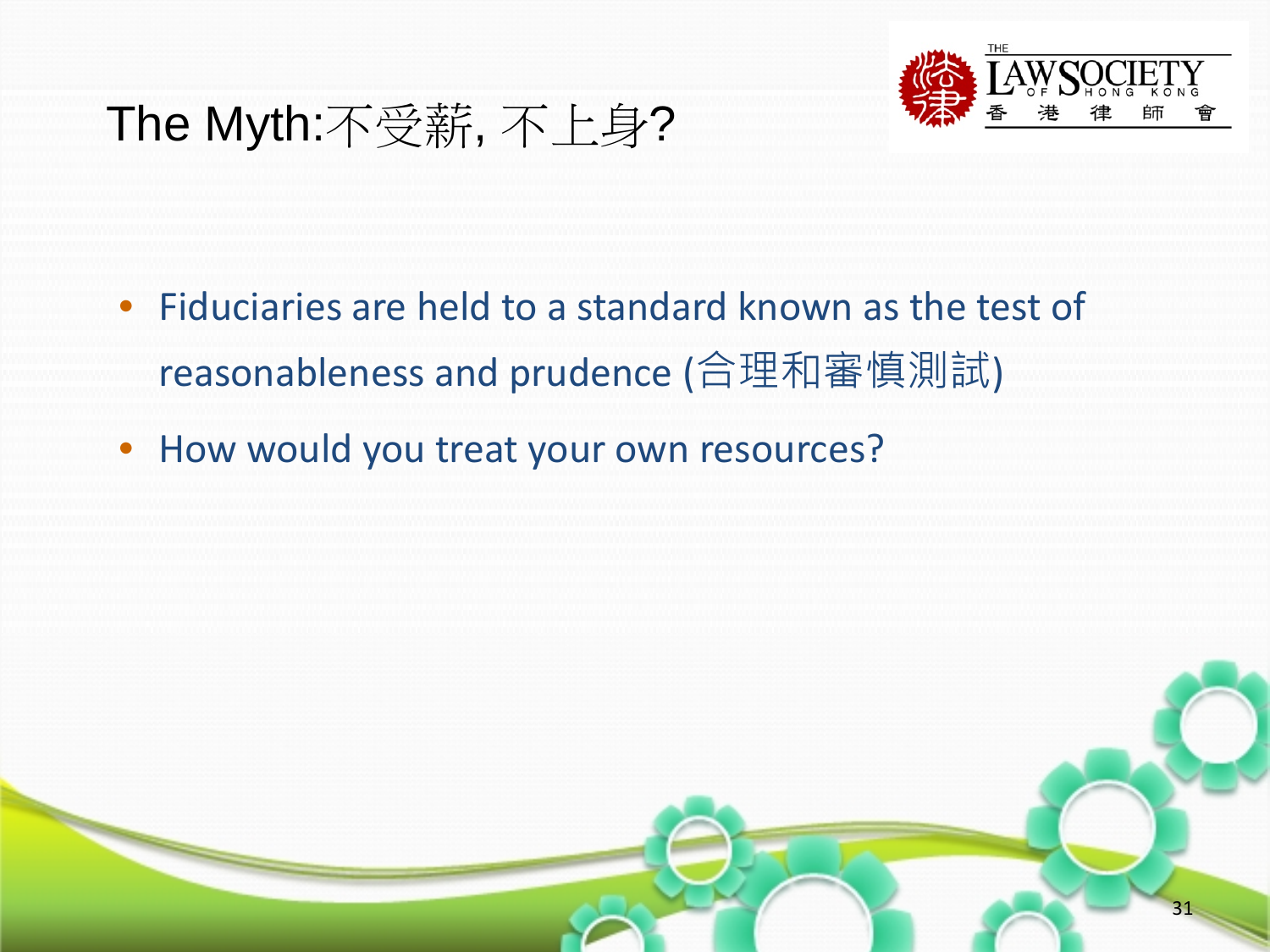![](_page_31_Picture_0.jpeg)

- Collective and Shared Responsibilities
	- The board as a collective entity is responsible and liable for what happens in and to the organisation
	- It must ensure that the organisation operates in compliance with the law and its own policies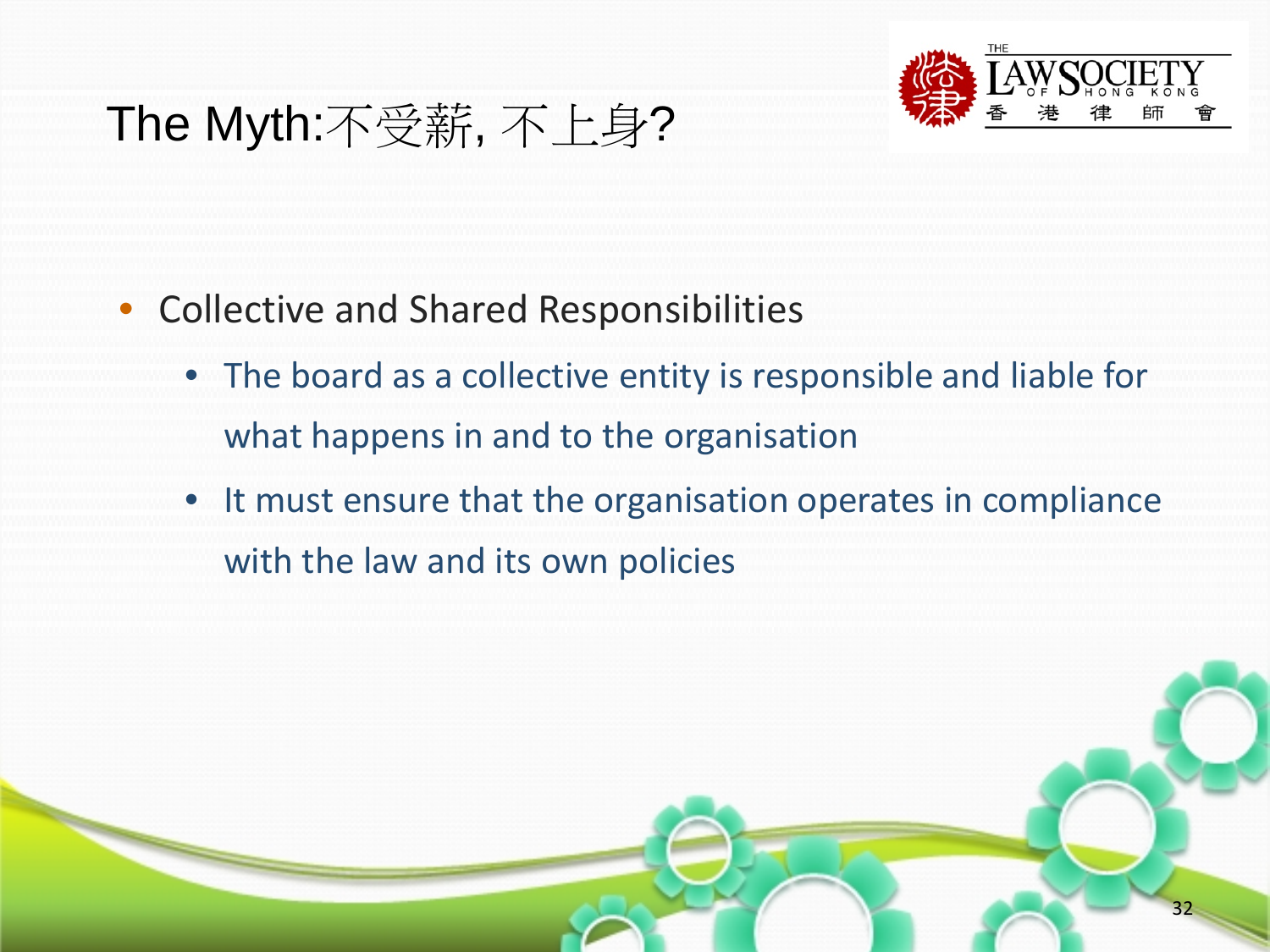![](_page_32_Picture_0.jpeg)

- Meeting what is the quorum (法定人數)
- If the quorum is defined with less demanding parameters and a majority vote of those present is required, it is possible that a few board members will end up making major decisions for the organisation
- If legal action ensues, it can often be traced back to an inattentive, passive or captive board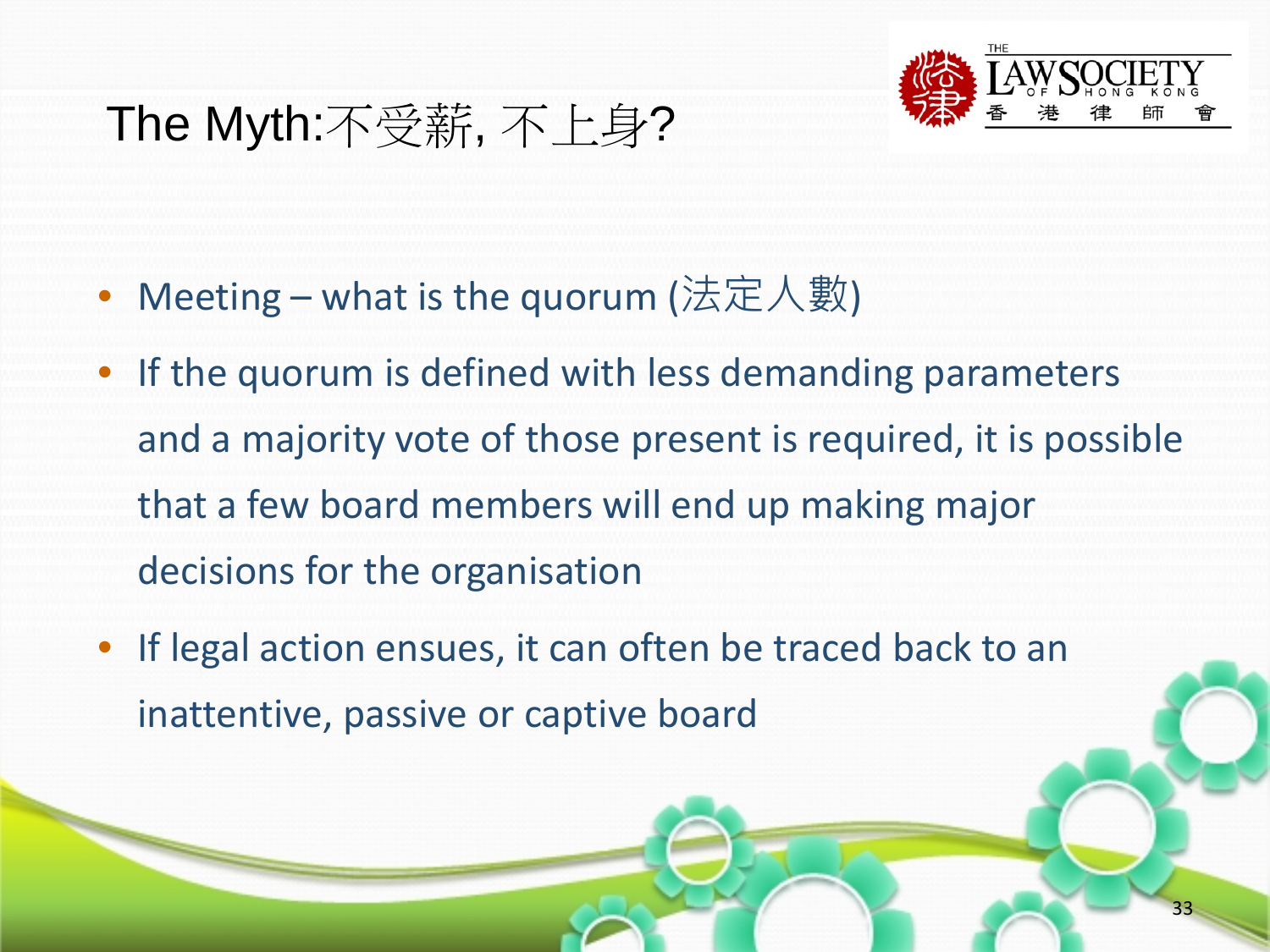![](_page_33_Picture_0.jpeg)

#### **Advice:**

- board members should attend meetings regularly
- make independent decisions, (rather than simply voting with the majority)
- before approving any meeting minutes, review the document carefully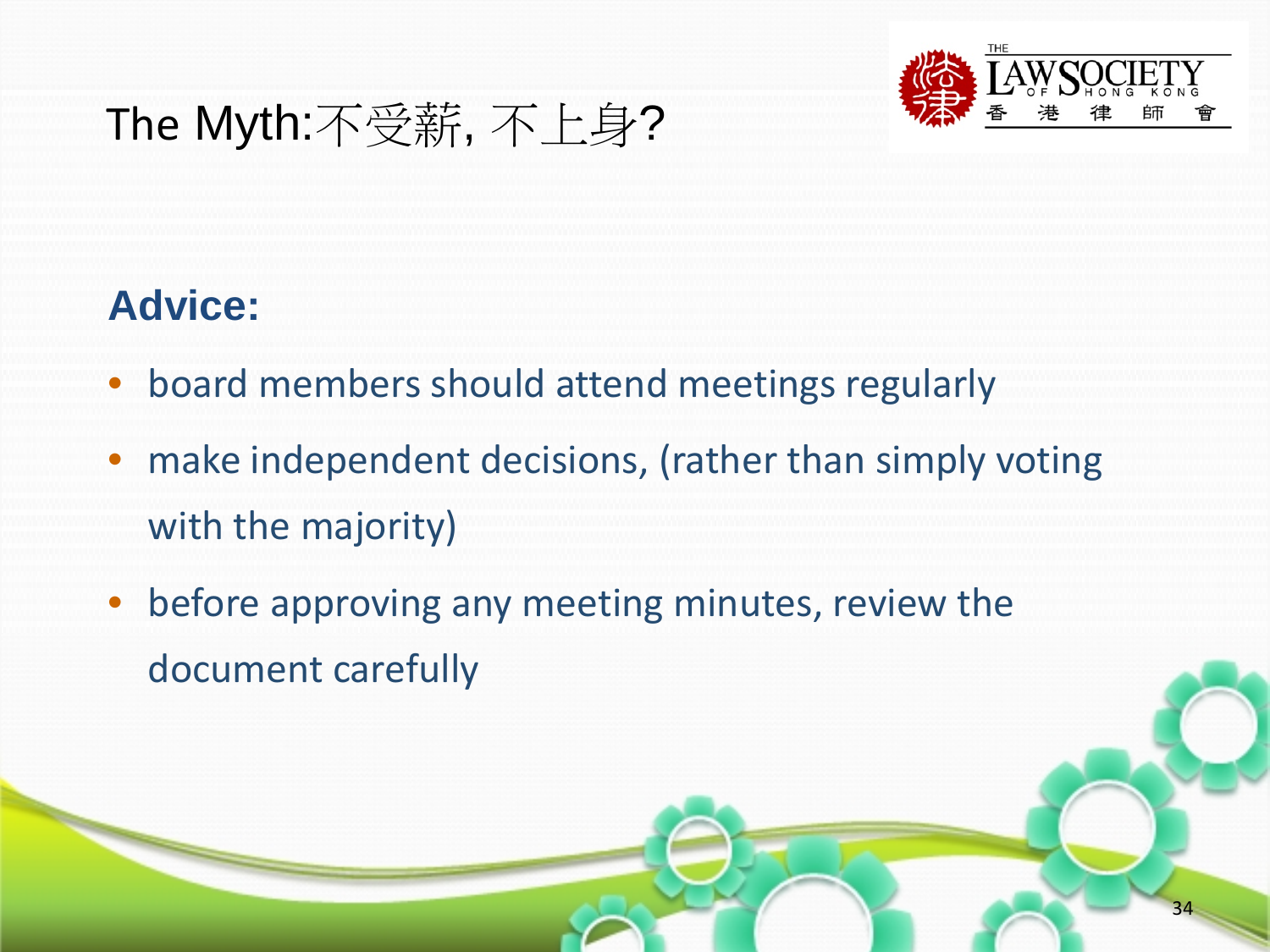![](_page_34_Picture_0.jpeg)

As government regulators grow more aggressive in demanding accountability, boards must become correspondingly more vigilant and active in establishing and implementing sound policies.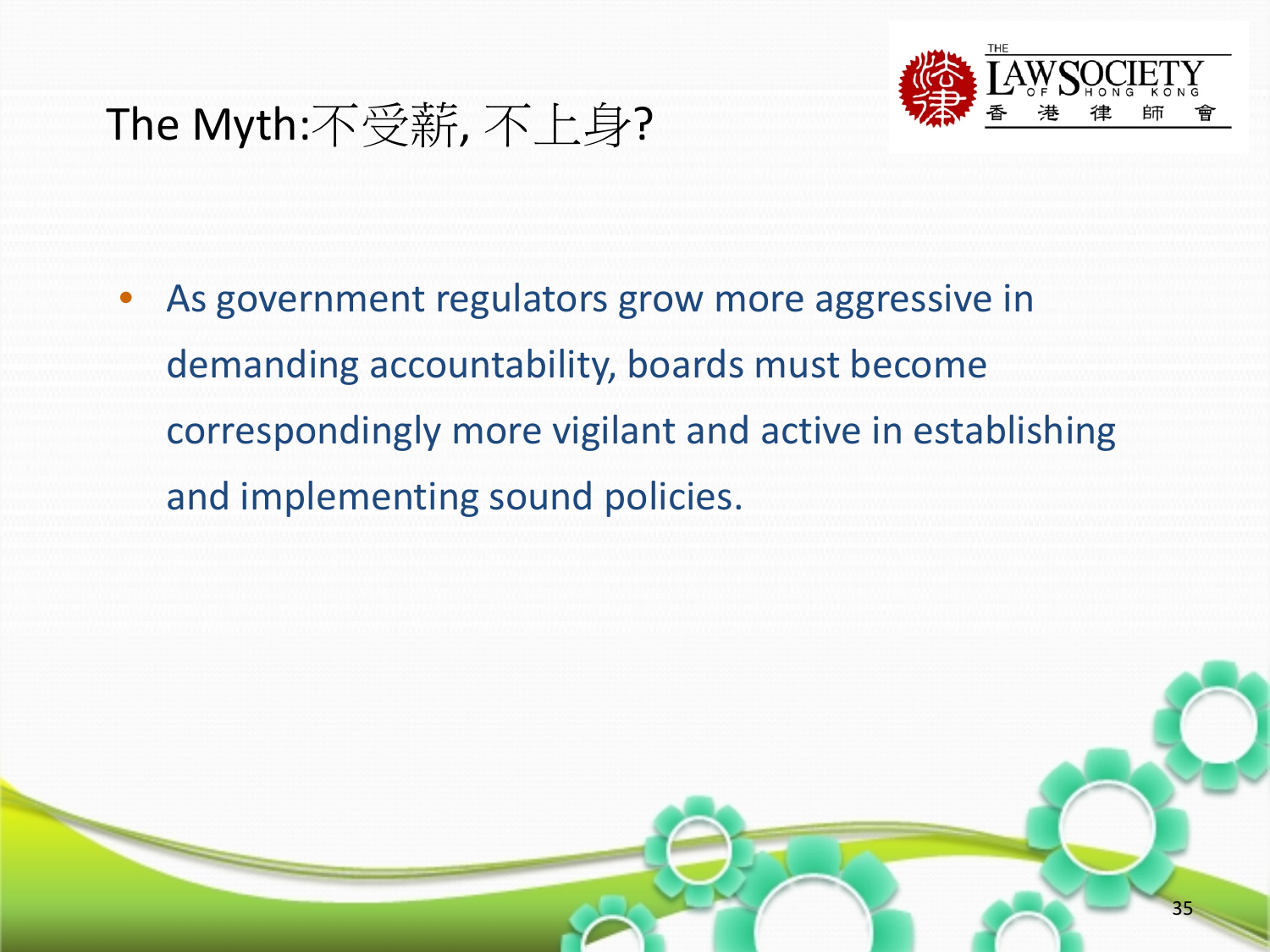![](_page_35_Picture_1.jpeg)

- This situation arises when board members have been passive or otherwise inactive in overseeing the activities of the non-profit organisation and, consequently, may have failed to adhere these charges, board members must demonstrate that they appropriately discharged the requisite duties
- Ignorance is not an acceptable excuse when a legal problem demands the board's attention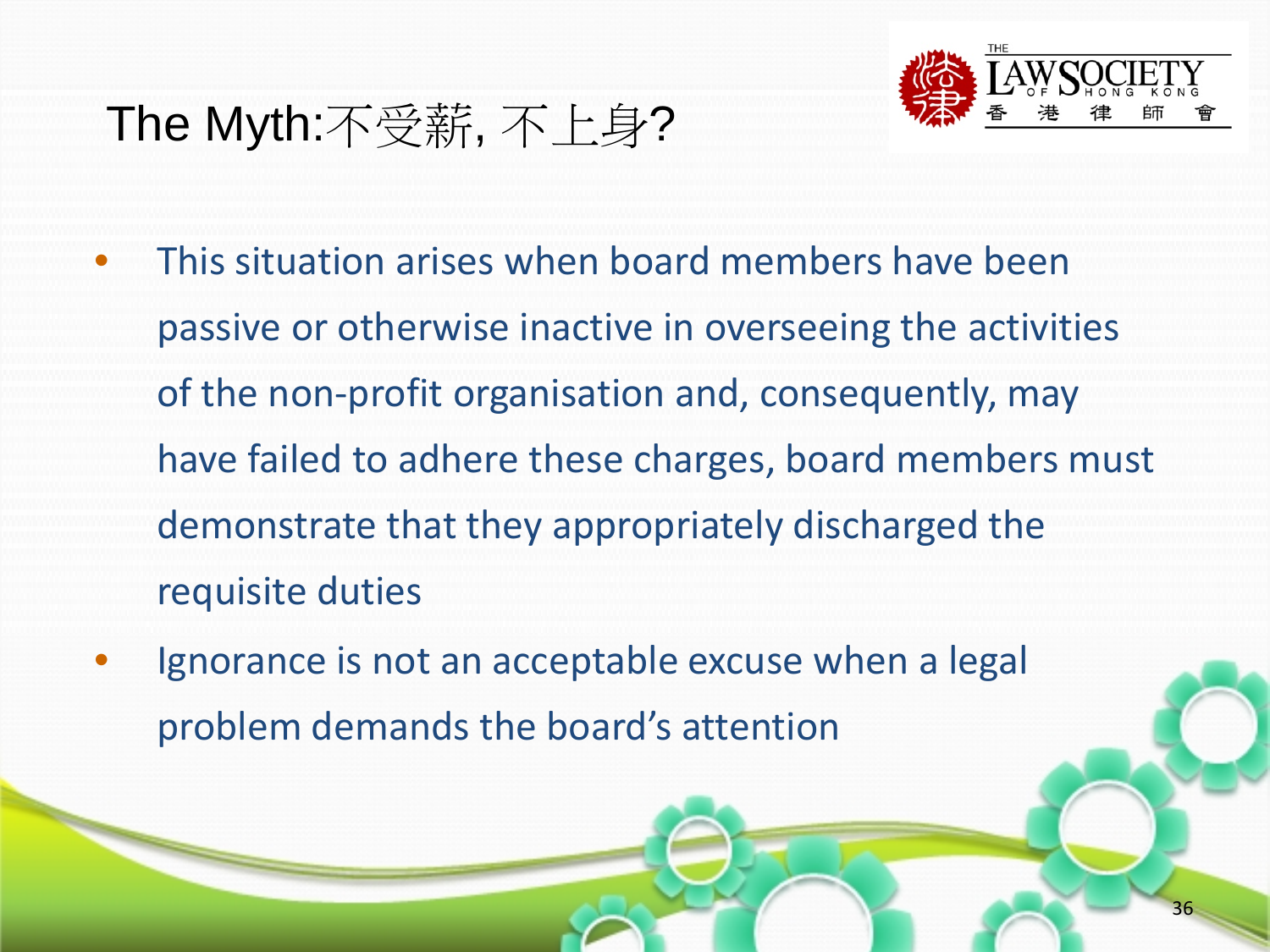![](_page_36_Picture_0.jpeg)

• NGO member of governing body has same legal liability as for profit companies' governing body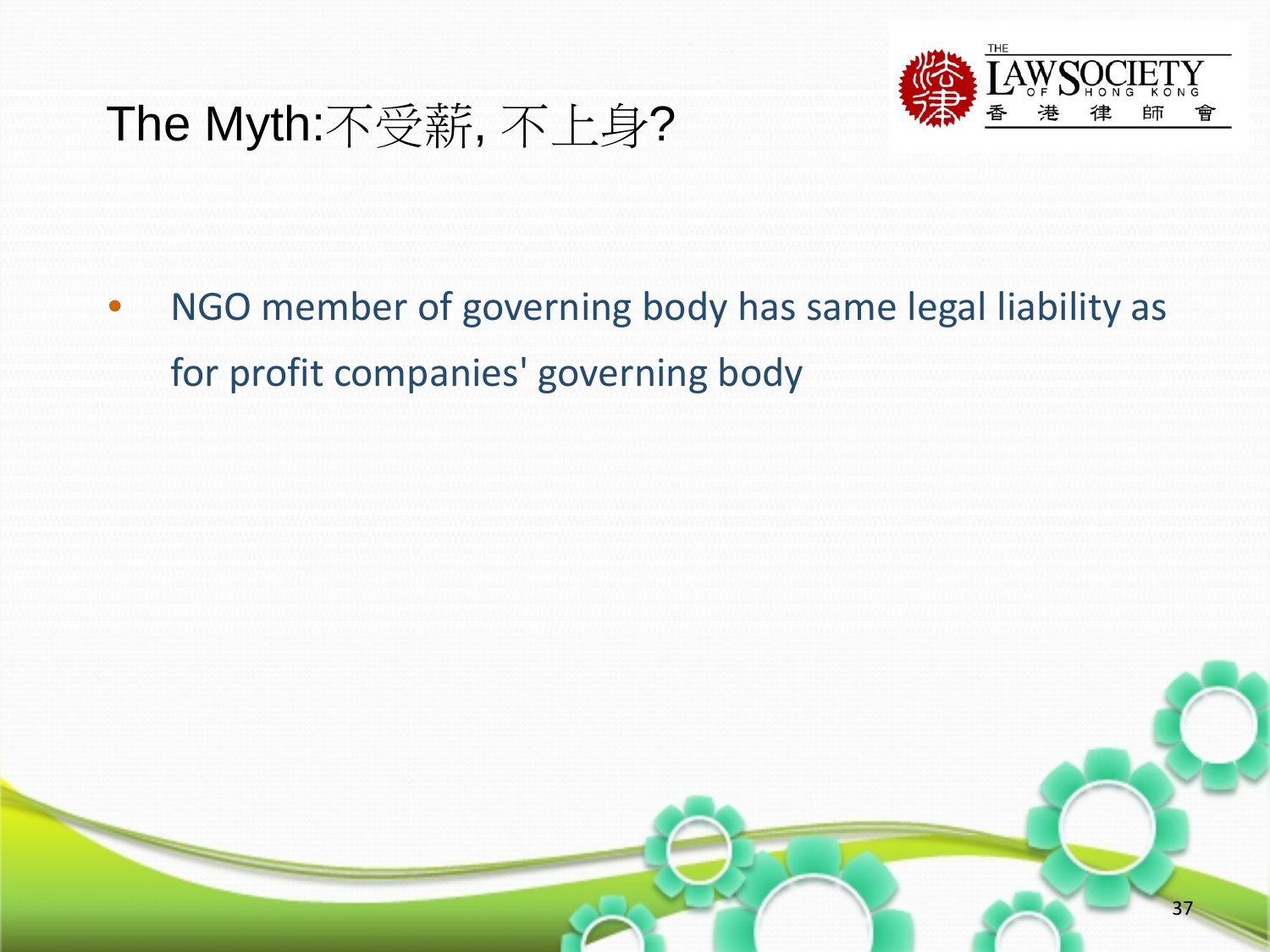![](_page_37_Picture_0.jpeg)

## Case Study

#### Member of governing body signing:

*For and on behalf of XXX Charity Foundation*

*Director / Authorised Person*

- What does it mean?
- Have authority?
- What can go wrong?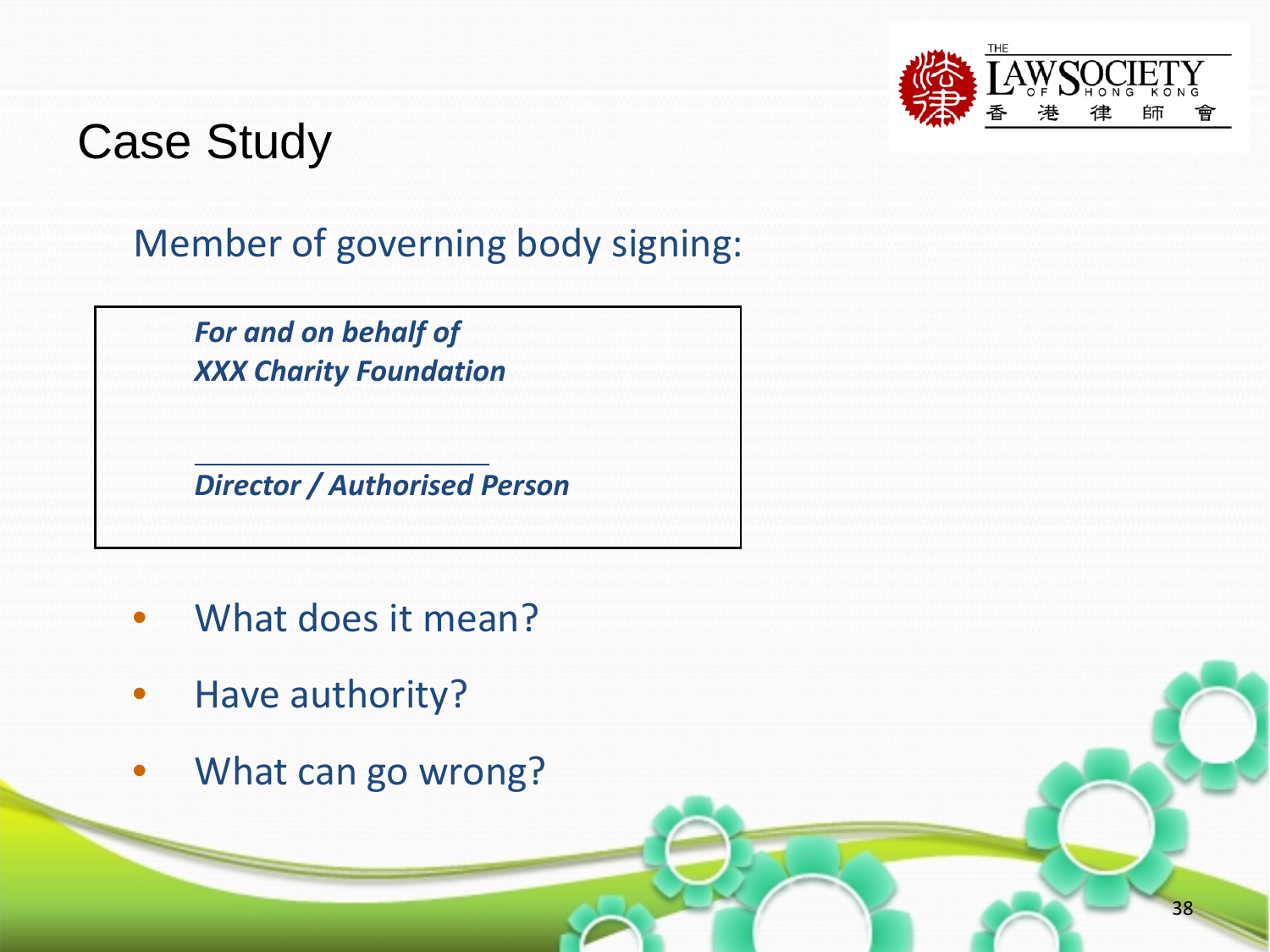![](_page_38_Picture_0.jpeg)

# What can go wrong?

- Cheque maybe dishonoured because:
	- Insufficient funds
	- Irregular signature
	- Alterations
	- Post dated cheque
	- Stale cheque (expired)
	- Frozen account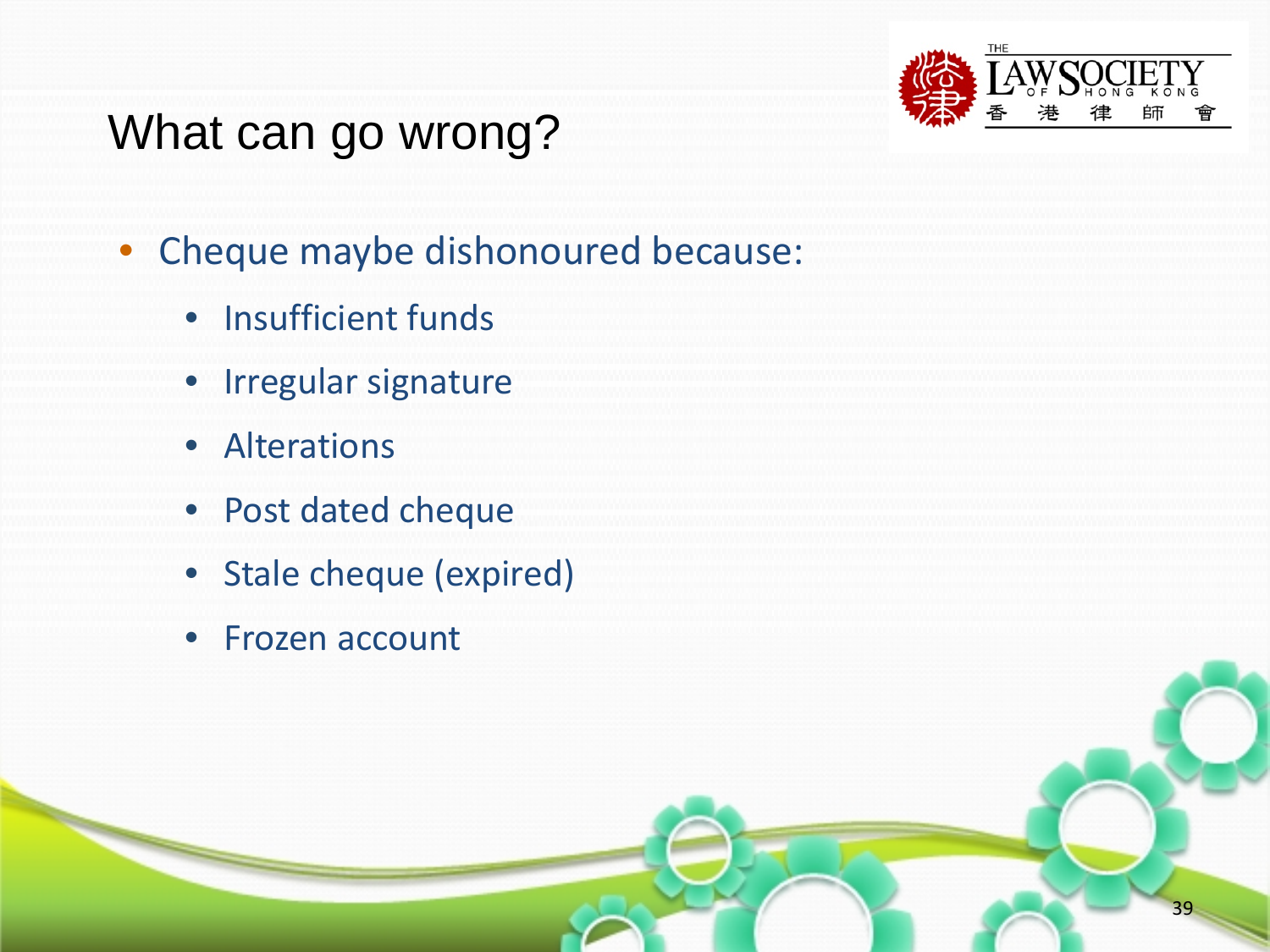![](_page_39_Picture_0.jpeg)

- Penalty
	- Penalty is levied on both drawer and payee by their respective banks
	- If the dishonoured cheque is against repayment of loan, in such case, the person will additionally have to pay late payment charges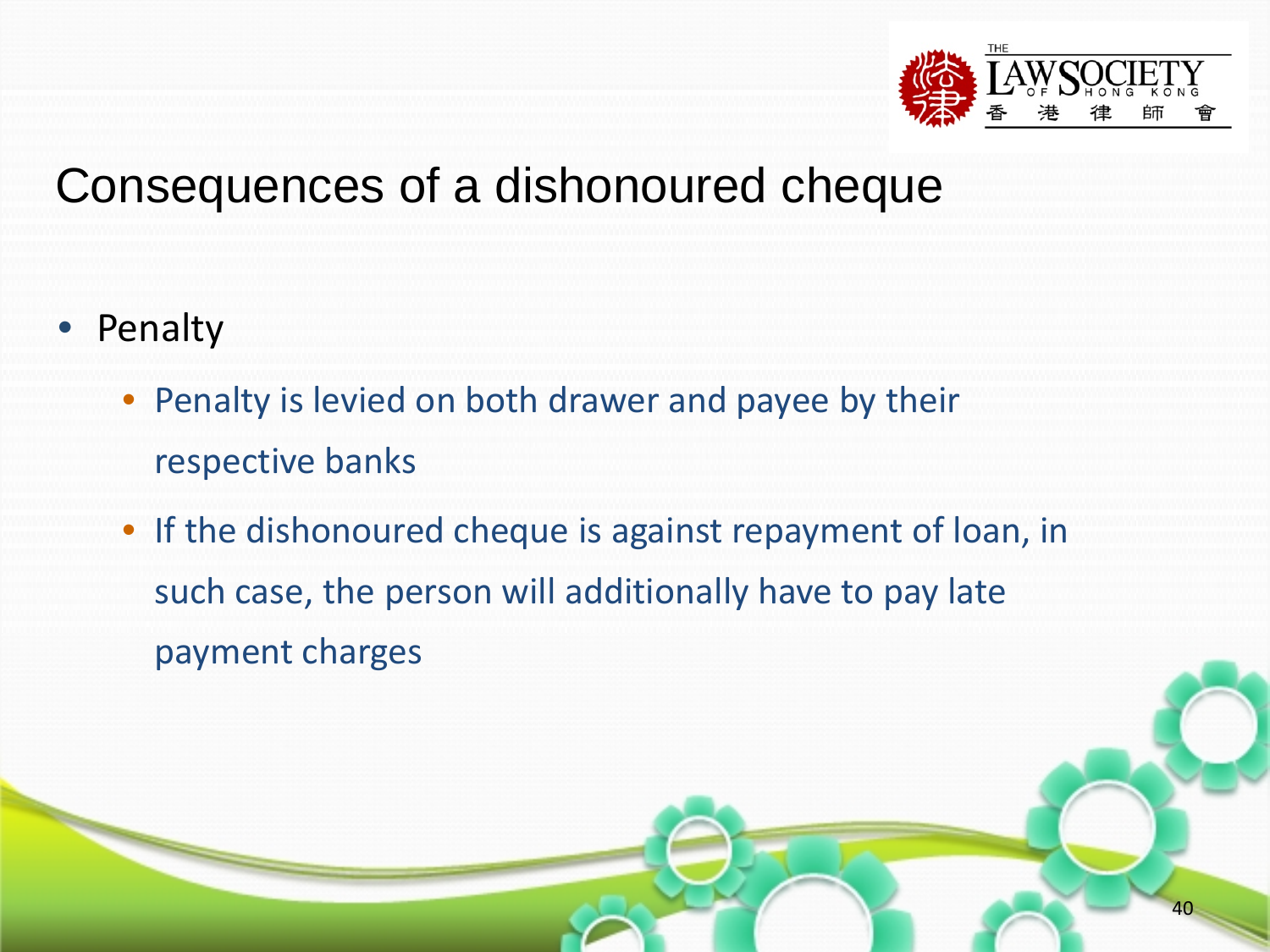![](_page_40_Picture_0.jpeg)

- Damage to credit history
	- Financial institution report your payment activities to credit bureaus
	- It is a good practice to avoid your cheques from being bounced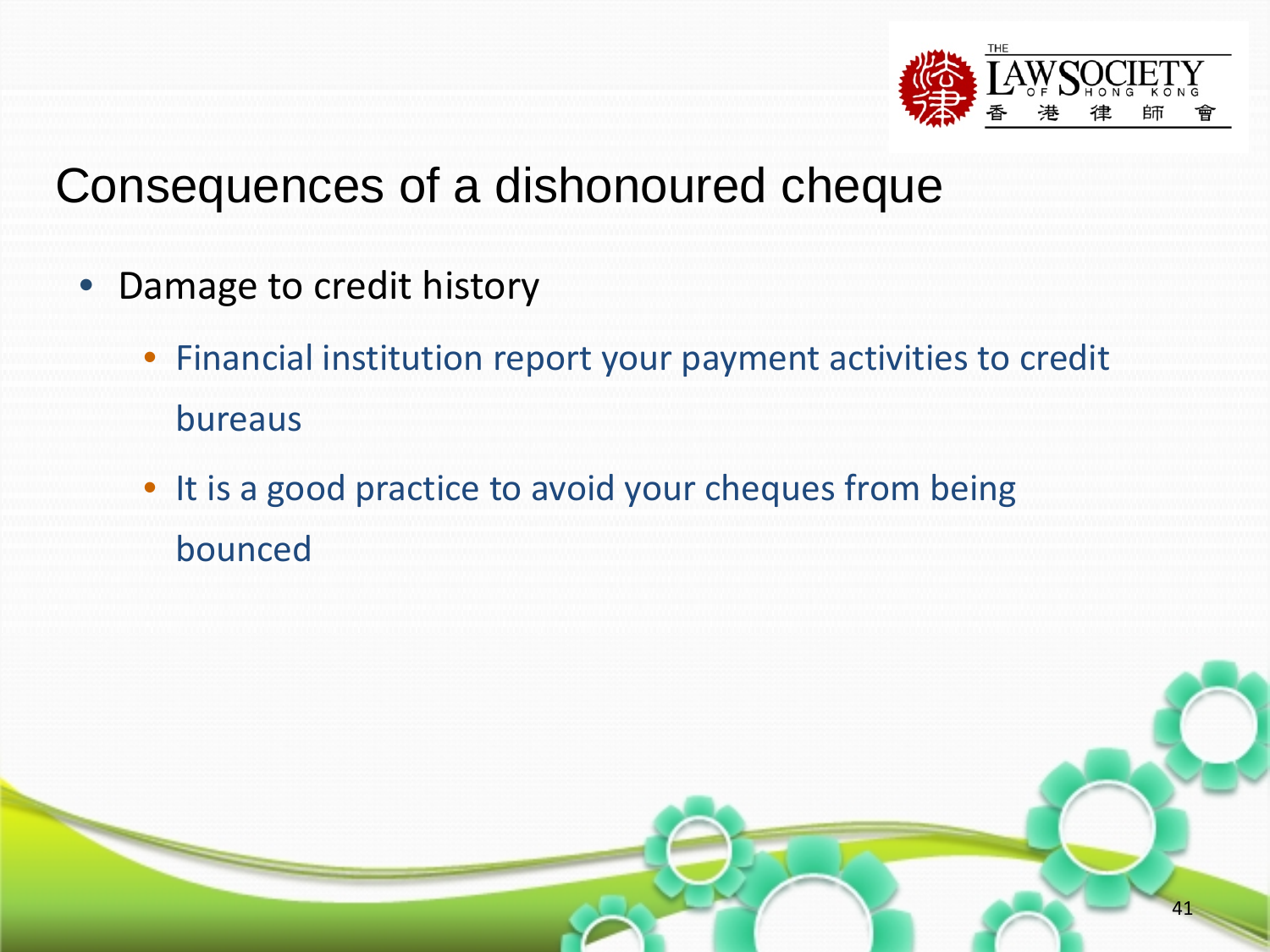![](_page_41_Picture_0.jpeg)

- Potential legal liabilities
	- Have the directors exercise reasonable care, skill and diligence?
	- *Subjective test:* general knowledge, skill and experience that director has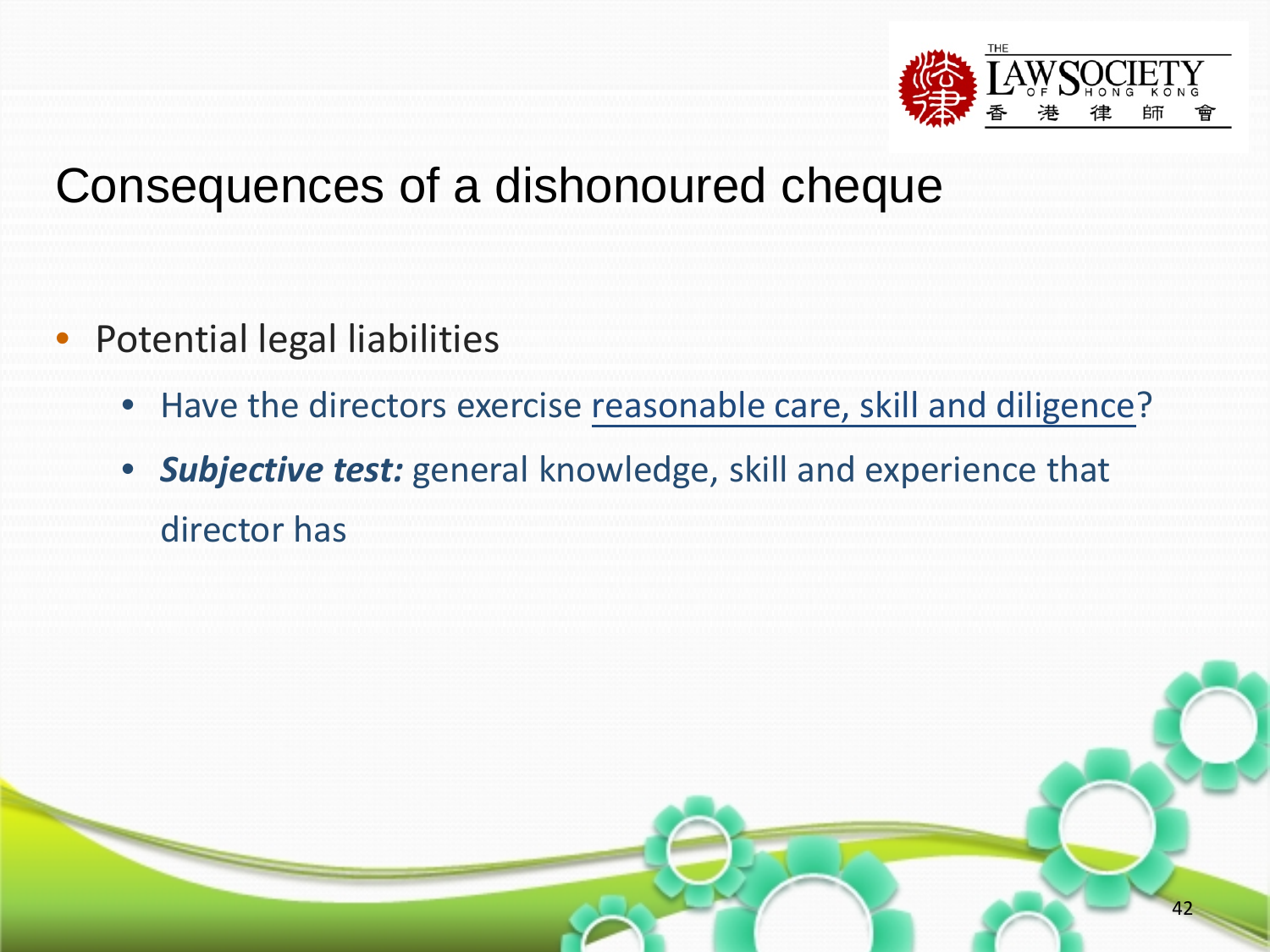![](_page_42_Picture_0.jpeg)

- *Objective test:* general knowledge, skill and experience that may be reasonably expected of a person carrying out the functions of the director of that company
	- Did the director sign the cheque without checking the amount of transaction which result in insufficient fund in the account?
	- Was the director informed that their bank accounts might be frozen?
	- Was the director an authorised signatory of the bank account?
	- Did the director check the details of such transaction before signing the cheque?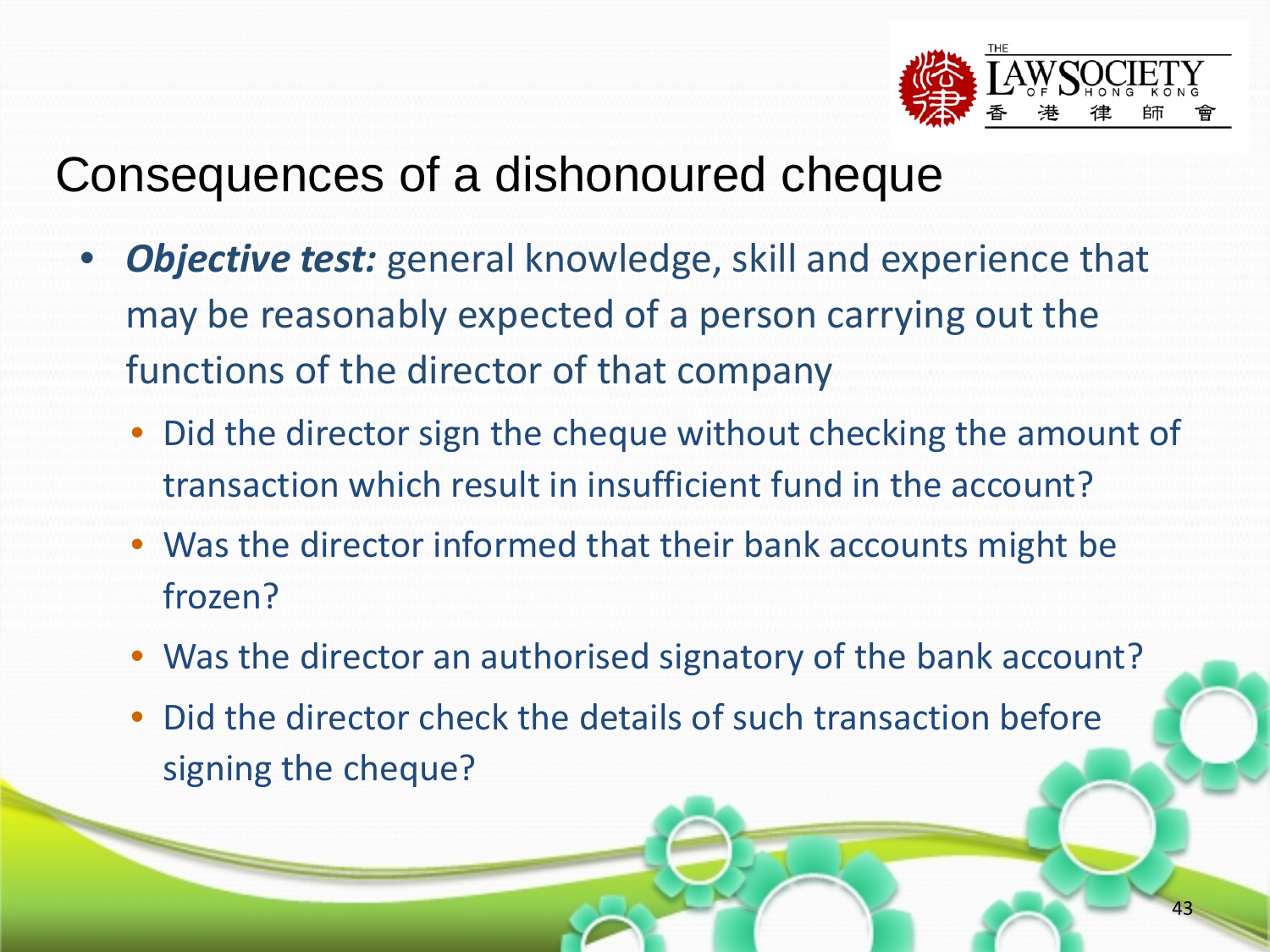![](_page_43_Picture_0.jpeg)

## Organisational Form – Society

#### • Advantages:

- Cost is minimal
- A Society is free of the statutory controls which companies are subject to, and can be inexpensive to run
- There is no fee for registering under the Societies Ordinance
- Set up process is simple and hassle-free
- Minimal formalities are required and administrative complexity can be kept to a minimum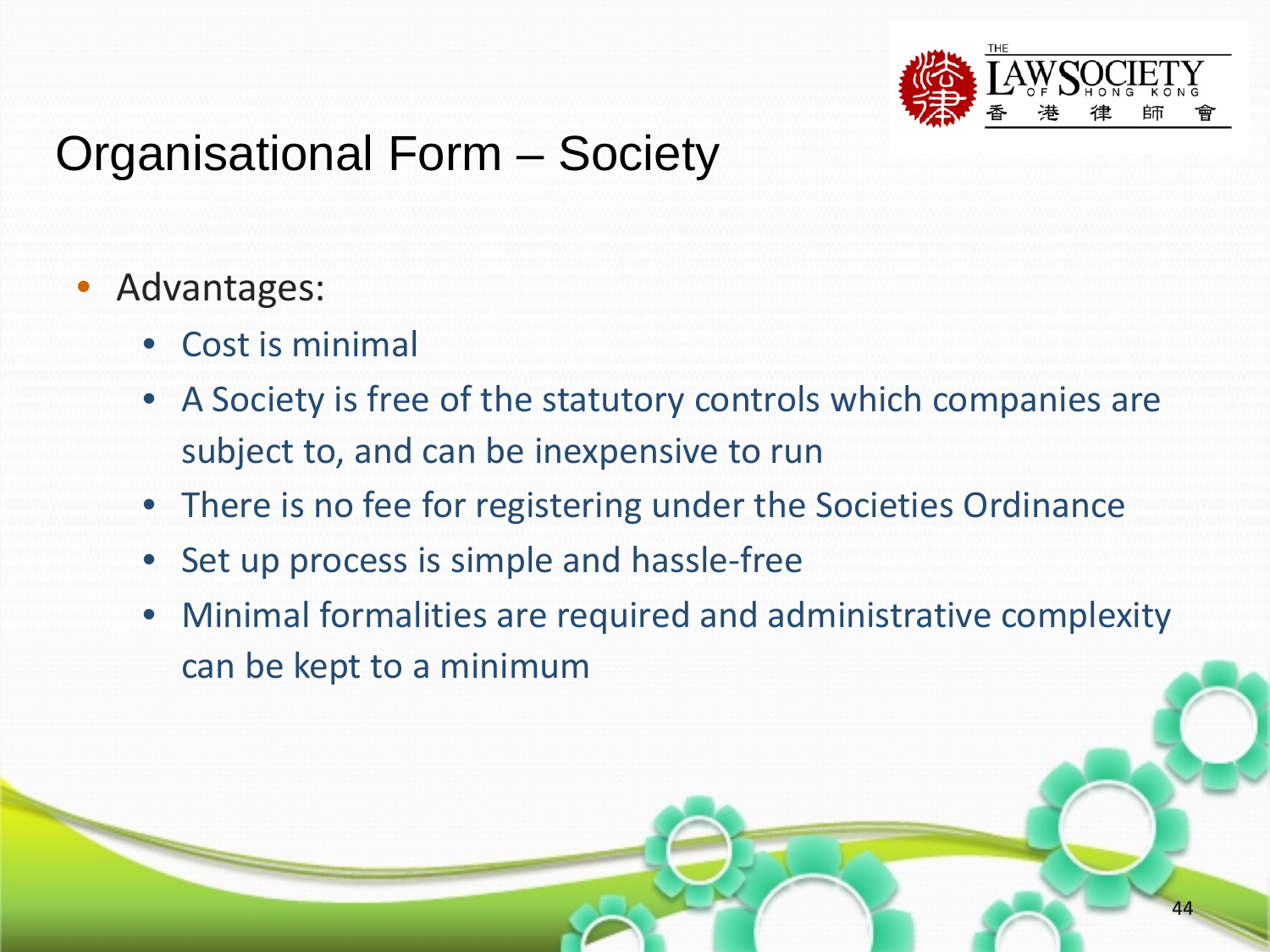![](_page_44_Picture_0.jpeg)

#### Organisational Form – Trust

- Some private foundations, for example, are trusts
- \*the trustees have a fiduciary duty\*  $-$  to act in the best interest of the trust
- Trustees of the trust do NOT have the protection against personal liability afforded by the corporate form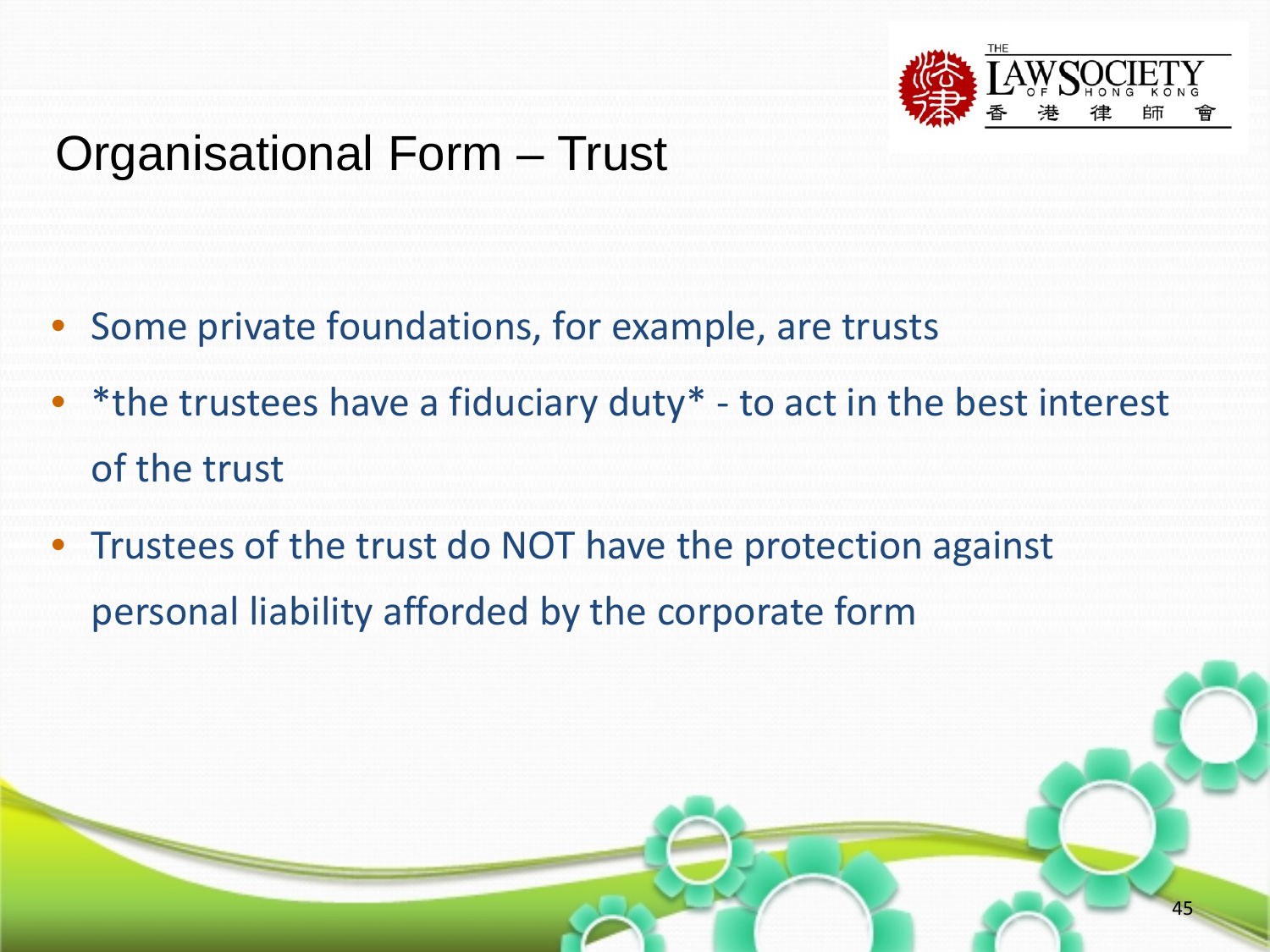![](_page_45_Picture_0.jpeg)

#### Organisational Form – Trust

- But the trust form may be used to protect the founder's privacy
- The identity of the governing board, and perhaps the amount of assets and funding, may be shielded from public view
- NGO taking the form of a trust requires the execution of a trust agreement or a declaration of trust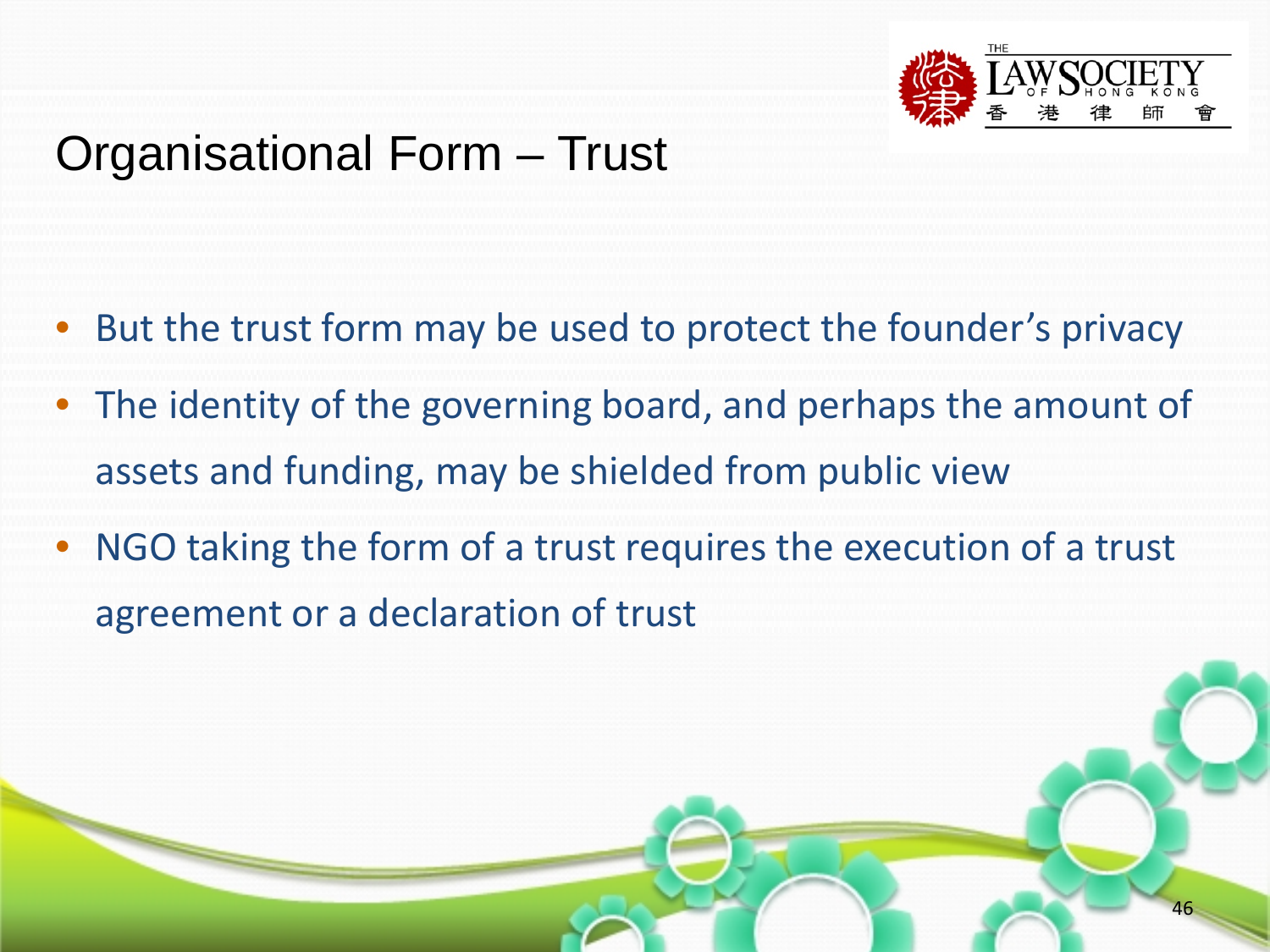![](_page_46_Picture_0.jpeg)

# Protective Strategies-Why Do We Need Protective Strategies?

- In a litigious society, anybody can sue anybody, even frivolous cases cost money
- Organisation can undertake some fundamental protective strategies
- Board members can implement an action program to help ward off or, if necessary, defend against personal liability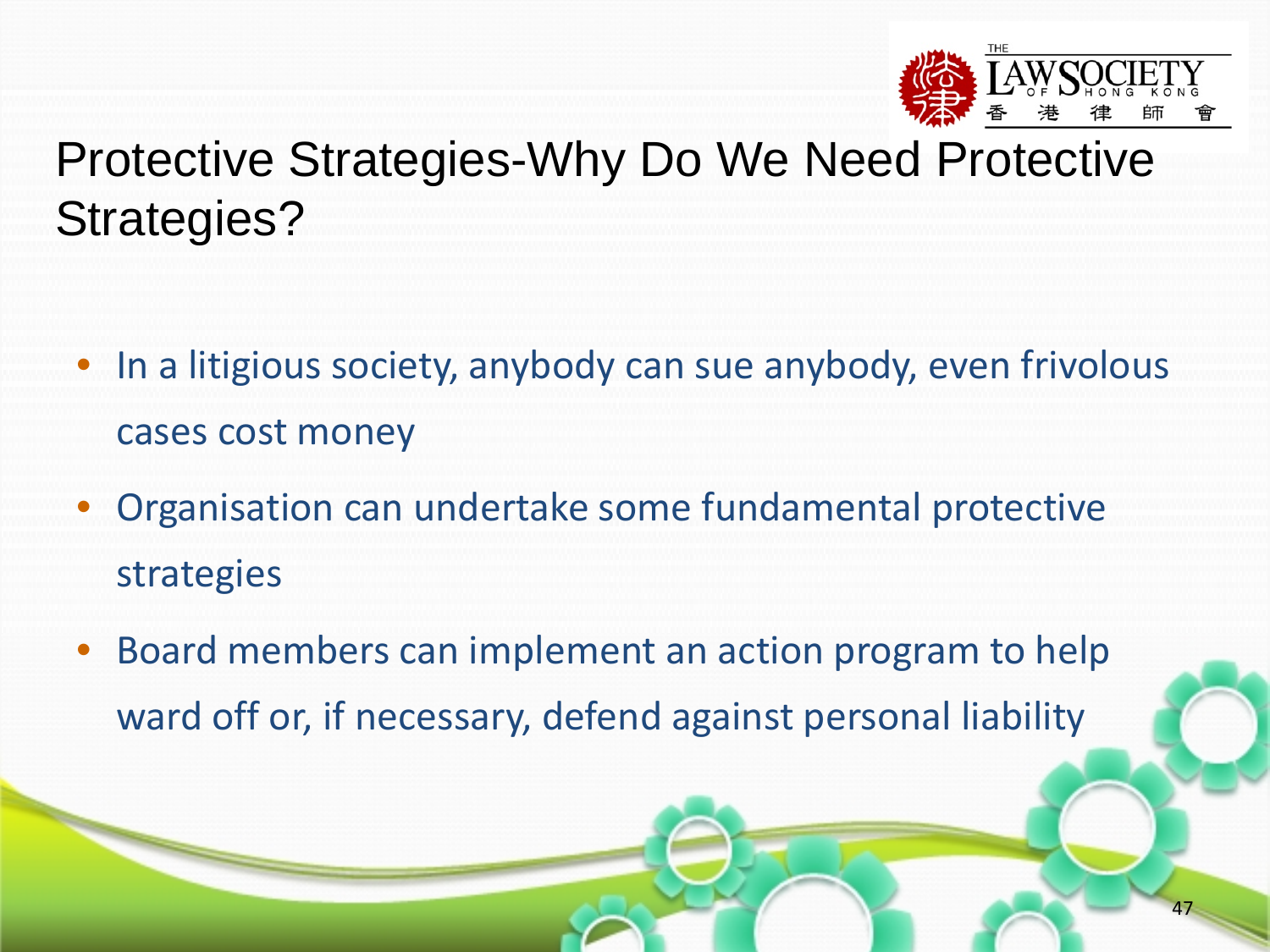![](_page_47_Picture_0.jpeg)

# Protective Strategies-Proactive Governance

- First step before action is awareness
- NGO can only take measures to improve safety if they understand what they need to focus on
- Keep an eye on the general trends happening in your area
- Recognise the fundamental duties and responsibilities
- Develop a basic understanding of the legal framework
- Show good intentions by being accountable for their own actions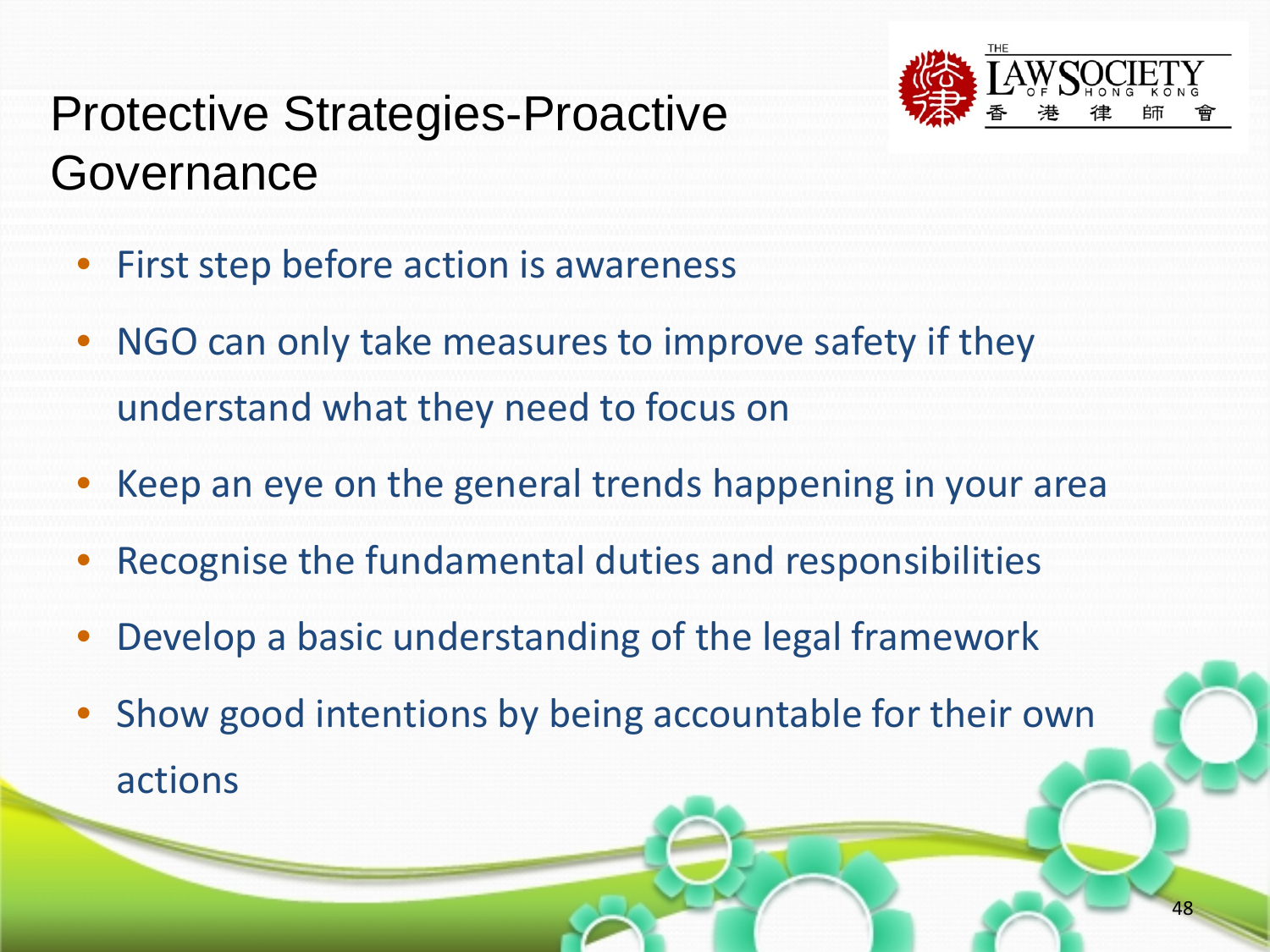![](_page_48_Picture_0.jpeg)

#### Protective Strategies-Proactive Governance

- Members of the board should make informed decision
- Tips: use consent agenda
	- If time is not of the essence with a specific issue, it is better to table the discussion and make a more educated decision during the next board meeting after more research has been conducted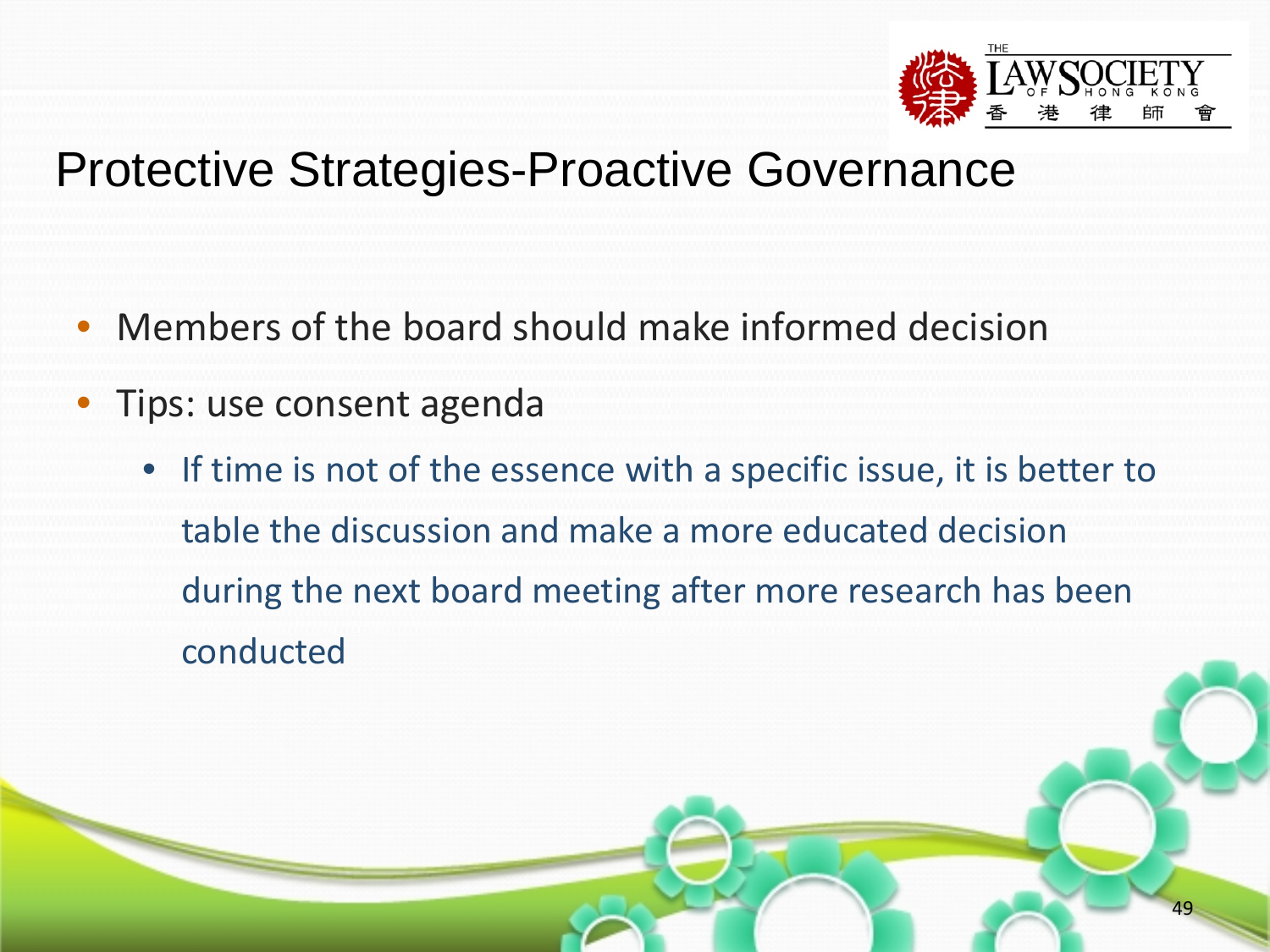![](_page_49_Picture_0.jpeg)

- Means that one party promises to protect another party from losses resulting from risks while carrying out specified duties
- Board members are usually indemnified by the organisation against judgements incurred when they are acting in the service of the organisation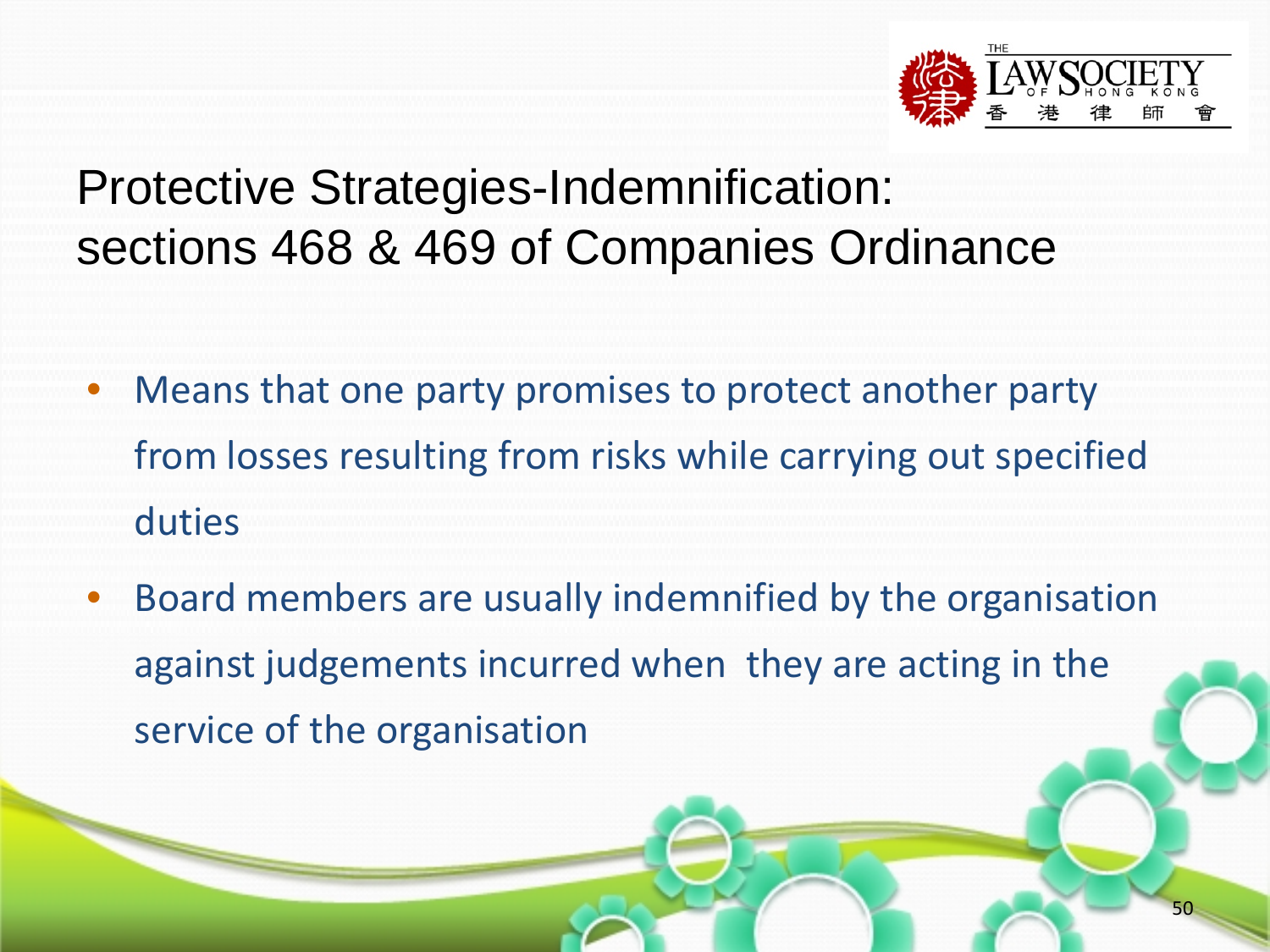![](_page_50_Picture_0.jpeg)

- Check if you are indemnified by the NGO
- Some of the NGO may only indemnify the board member only for court costs and not for the judgement
- Indemnification cannot cover criminal acts and certain wilful acts that violate civil law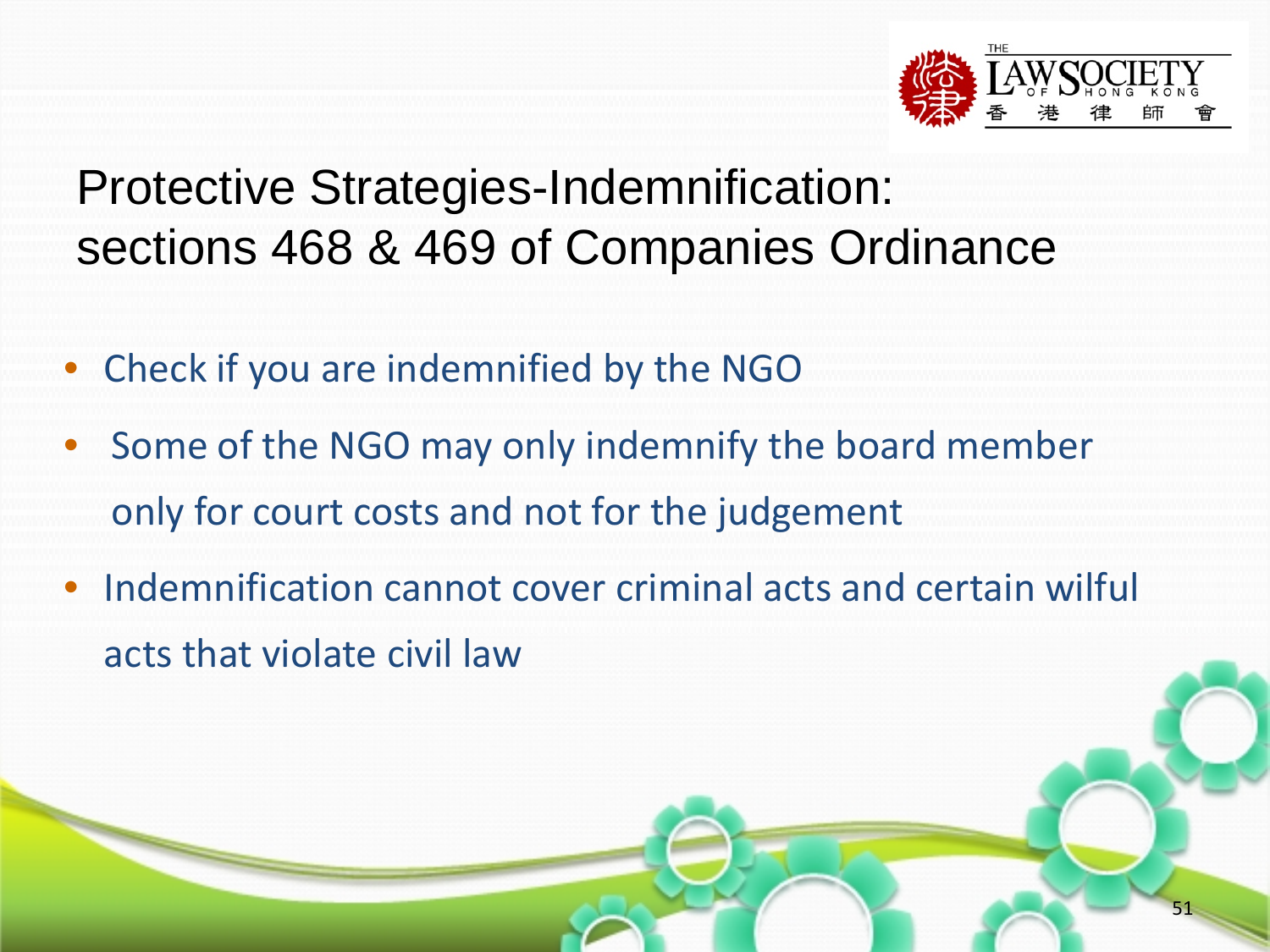![](_page_51_Picture_0.jpeg)

- S.469 CO company is prohibited from indemnifying the director for liability to itself or an associated company (公司被禁止彌償其 董事對其本身或其關聯公司的法律責任)
- S.469(2) prohibits company from indemnifying directors for fines and penalties, a well as "any liability incurred" in criminal proceedings where the director is convicted and derivative claims brought by company or associated company in which judgment given is against the director (不得提供任何彌償有關董事繳付罰 款形式繳付的款項;或 在刑事法律程序中判處的法律責任)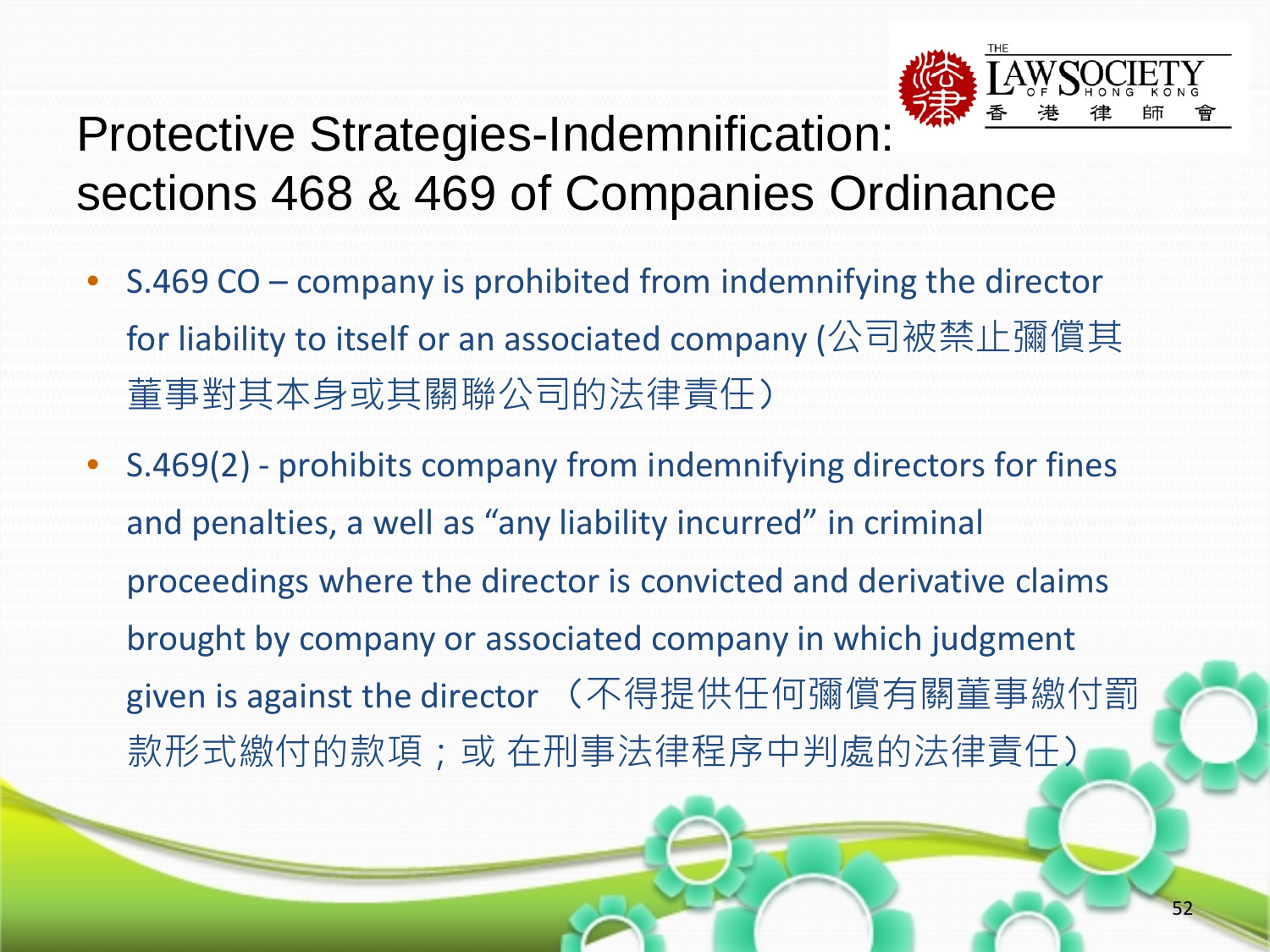![](_page_52_Picture_0.jpeg)

• S. 468(3) – company is prohibited from indemnifying directors for breach of due care and skill to the company (如公司藉着某條文,直接或間接向該公司的董事提供 彌償,以彌償該董事在與關乎該公司的疏忽、失責、失 職,則該條文屬無效)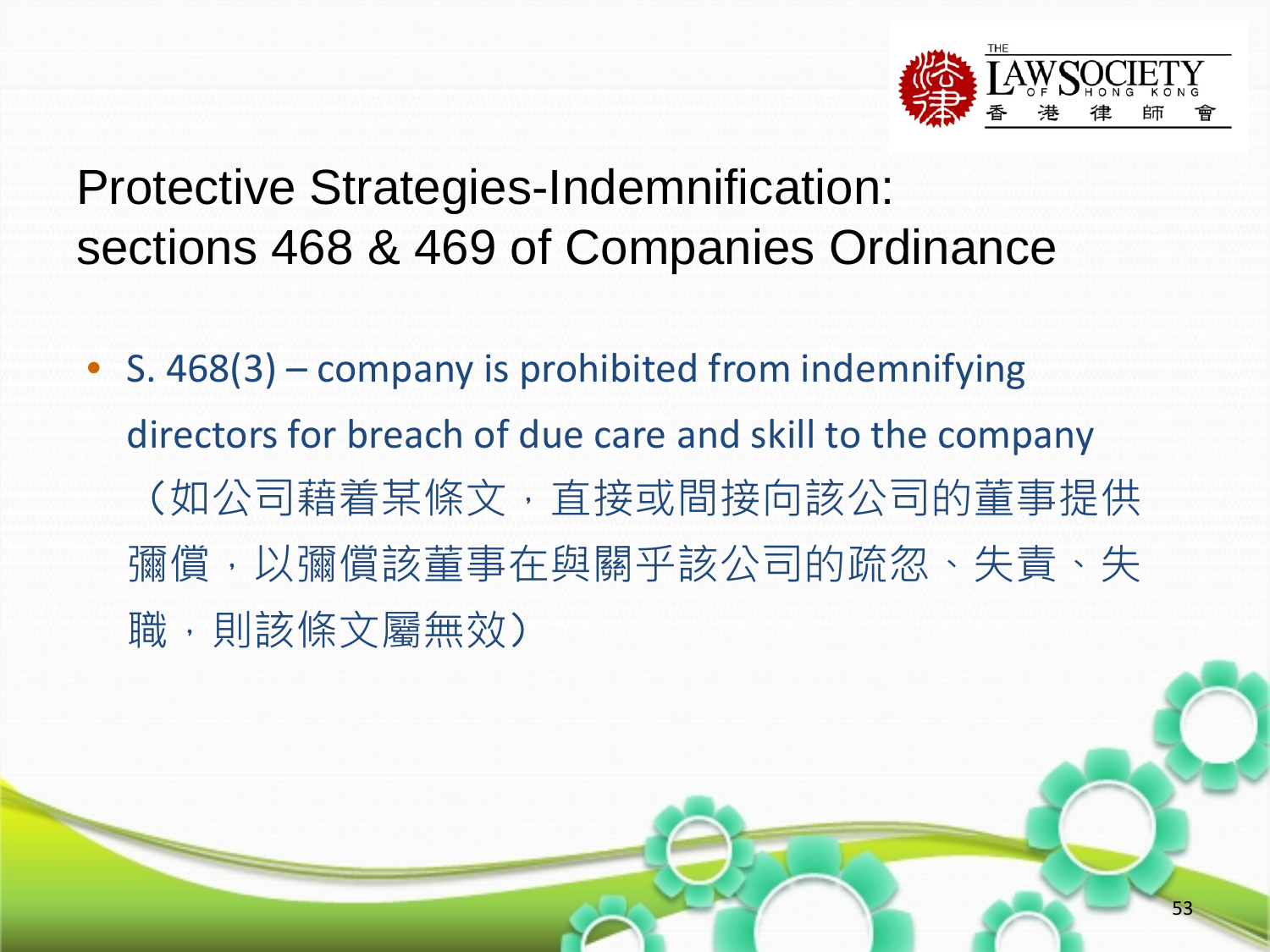![](_page_53_Picture_0.jpeg)

#### Protective Strategies-Insurance

- Directors' and Officers' insurance covers employment-related suits, such as allegations of intentional acts
- D&O policy is a must for a NGO it reimburses the organisation for any indemnification expenses it may have suffered and provides direct payments to those insured when the organisation is not reimbursing them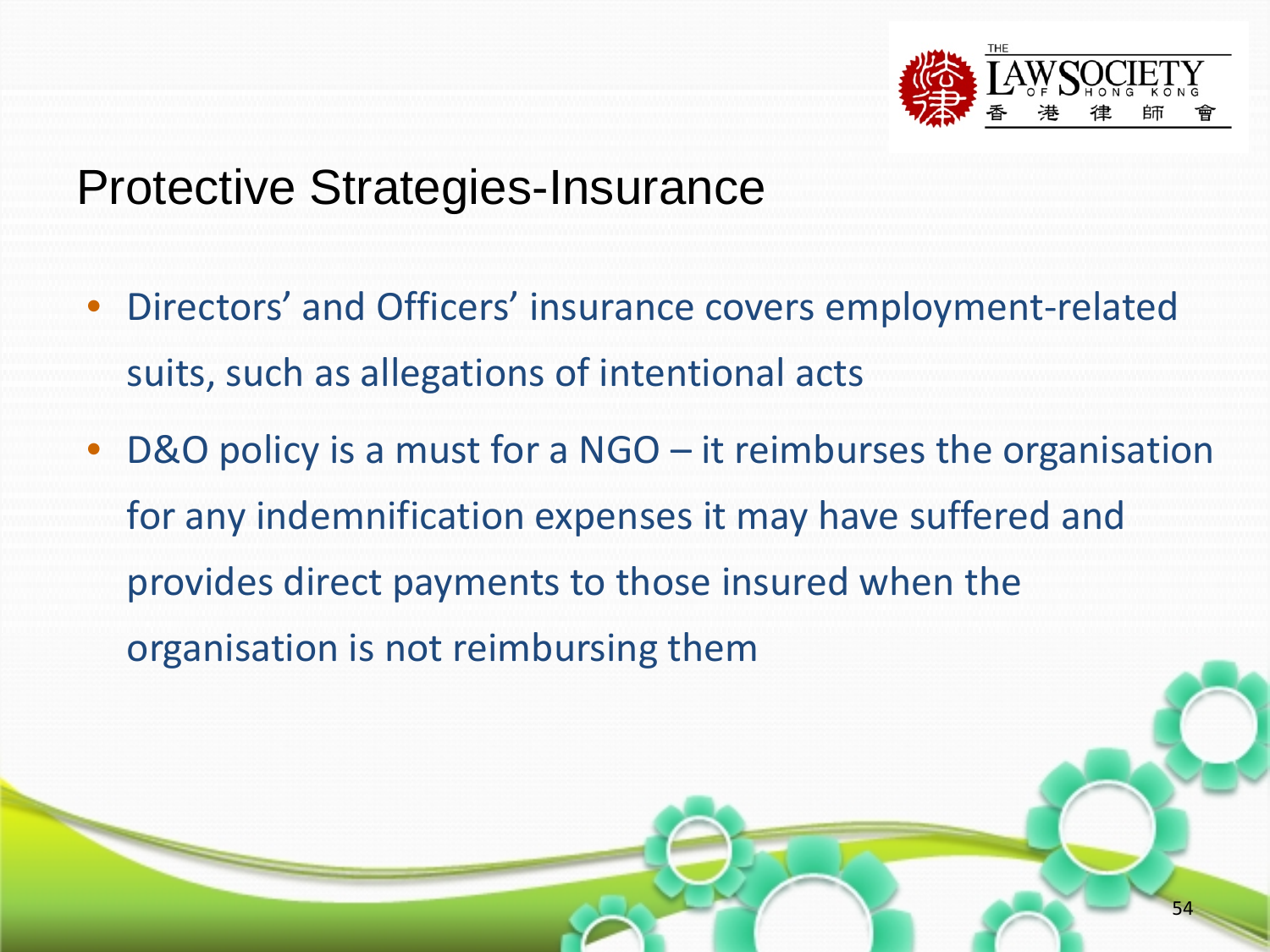![](_page_54_Picture_0.jpeg)

## Protective Strategies-Insurance

- Questions to ask about D&O
	- Who is covered (all board members?)
	- Who is excluded
	- How is loss defined
	- Are lawyers' fees included?
	- Are defense costs reimbursed or paid as incurred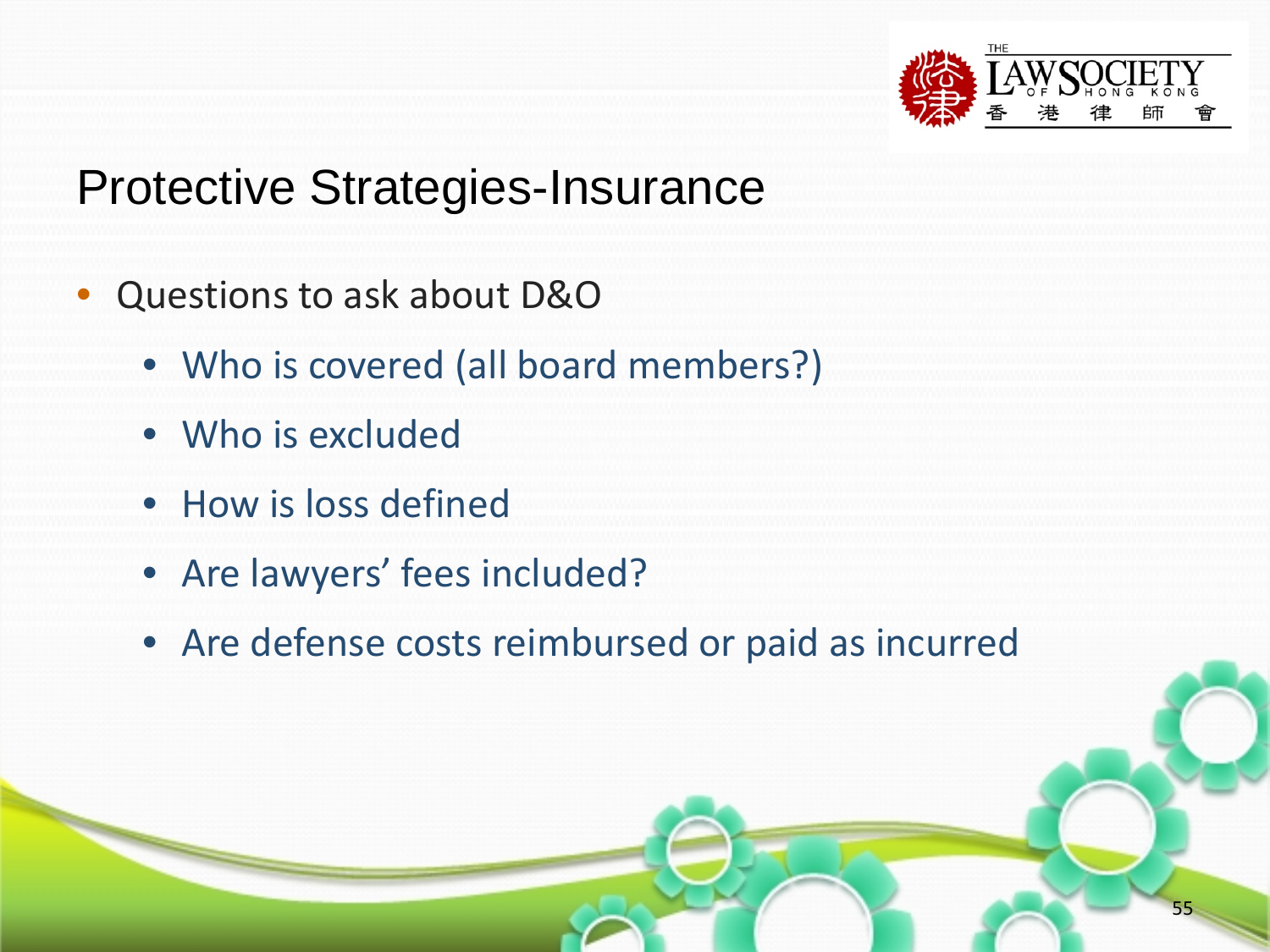![](_page_55_Picture_0.jpeg)

![](_page_55_Figure_1.jpeg)